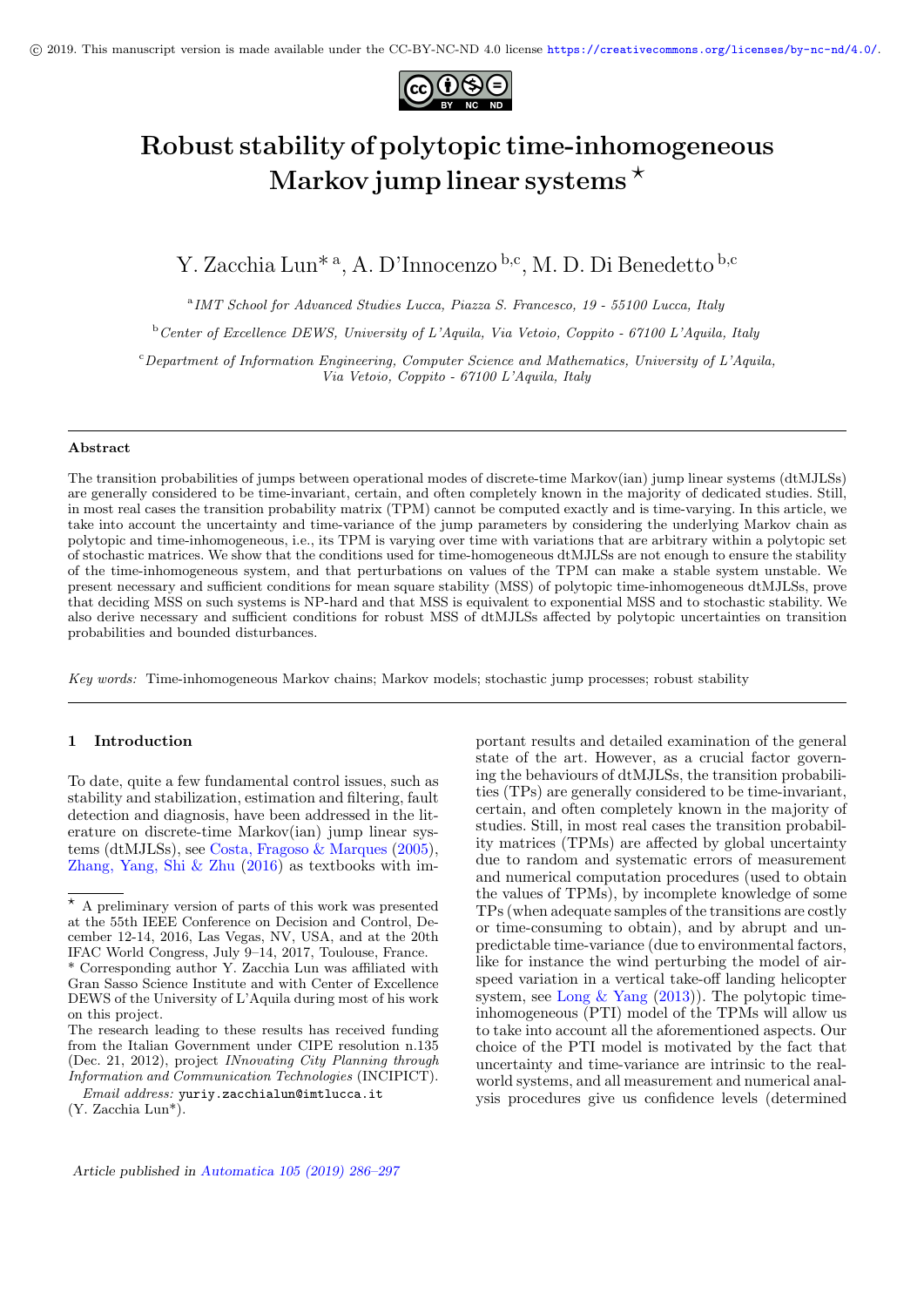by accuracy and precision of the measuring instrument and/or numerical algorithm), which bound the possible values each TP can assume.

There are several alternatives to PTI model of TPs in the literature on uncertain dtMJLSs, but most of them typically account for either incomplete knowledge of TPMs, or time-variance. Specifically, the incomplete knowledge of stationary TPs can be represented or as norm-bounded [\(Karan, Shi & Kaya,](#page-14-3) [2006\)](#page-14-3) or as polytopic uncertainties (Costa, Assumpção, Boukas & Mar[ques](#page-13-0) [\(1999\)](#page-13-0), where the precise values are not obtained and only the bounds of TPs are available), or as partially unknown TPs [\(Zhang, Boukas & Lam](#page-14-4) [\(2008\)](#page-14-4), [Zhang,](#page-14-1) [Yang, Shi & Zhu](#page-14-1) [\(2016\)](#page-14-1), where not all values are available). See [Zacchia Lun](#page-14-5) [\(2017\)](#page-14-5) for a comparison of these models of time-invariant uncertainties in TPs and for an overview of the related results on stability [\(De Souza,](#page-14-6) [2006;](#page-14-6) [Zhang, Yang, Shi & Zhu,](#page-14-1) [2016\)](#page-14-1). The uncertainties in time-inhomogeneous characteristics of TPs instead, in general, can be determined by either non-deterministic or stochastic variations. PTI dtMJLSs studied here, and dtMJLSs governed by piecewise homogeneous Markov chains subject to an arbitrary high-level switching signal (e.g., the signal with average dwell time approaching zero, see [Sun, Zhao & Hill](#page-14-7) [\(2006\)](#page-14-7), [Colaneri](#page-13-1) [\(2009\)](#page-13-1), [Bolzern, Colaneri & De Nicolao](#page-13-2) [\(2010\)](#page-13-2) and references therein) account for the first type of variations, while semi-Markov jump linear systems (semi-MJLSs, see Zhang, Leng  $\&$  Colaneri [\(2016\)](#page-14-8)), and piecewise homogeneous dtMJLSs with TPs themselves governed by a higher-level Markov chain (MC, see [Zhang, Yang, Shi](#page-14-1) [& Zhu](#page-14-1)  $(2016, Part II)$  $(2016, Part II)$  provide a rationale for stochastic variations. For dtMJLSs with TPMs taking values in the finite set and switching governed by possibly a priori unknown sequence, [Lutz & Stilwell](#page-14-9) [\(2016\)](#page-14-9) have presented necessary and sufficient conditions for uniform exponentially mean square stability and uniform stochastic disturbance attenuation, expressed as a set of finite-dimensional linear matrix inequalities (LMIs, see e.g. [Boyd, El Ghaoui, Feron & Balakrishnan](#page-13-3) [\(1994\)](#page-13-3) for a general discussion). It used time-varying quadratic Lyapunov function arguments. When the sojourn time in dtMJLSs' operational modes does not follow geometric distribution, the TPs are time-varying and have a "memory" property, resulting in so-called semi-MJLSs. See Zhang, Yang, Shi  $&$  Zhu [\(2016\)](#page-14-1) for a formal introduction of such systems, and detailed treatment of stability and stabilization via semi-Markov kernel (where the probability density function of sojourn-time is dependent on both current and next system mode) and time-varying Lyapunov function approach. Noticeably, both semi-MJLSs and dtMJLSs with piecewiseconstant TPs subject to a higher-level TPM require a prior knowledge of time-varying behaviour of transitions between operational modes of the system, in order to describe the involved stochastic variations. Furthermore, similarly to the case of piecewise homogeneous dtMJLSs governed by an arbitrary average dwell time

2

signal, the considered variations need to be in a finite set. This requirement implies the fundamental assumption that the TPs can be computed exactly. The PTI dtMJLSs model does not have such limitations, and has been already seen in works that have considered the robust stability problem. Notably, in [Aberkane](#page-13-4) [\(2011\)](#page-13-4) a sufficient condition for stochastic stability (SS) in terms of LMI feasibility problem was provided. The approach of [Aberkane](#page-13-4) [\(2011\)](#page-13-4) made use of a parameter dependent stochastic Lyapunov function. In [Chitraganti, Aberkane](#page-13-5) [& Aubrun](#page-13-5) [\(2013\)](#page-13-5), instead, a sufficient condition for MSS of a dtMJLS with interval TPM, which in turn can be represented as a convex polytope [\(Hartfiel,](#page-14-10) [1998\)](#page-14-10), was presented in relation to spectral radius. In general, before our contribution, described below, only sufficient stability conditions have been derived for dtMJLSs with time-inhomogeneous MCs having TPM arbitrarily varying within a polytopic set of stochastic matrices.

As a main contribution of this paper, we derive necessary and sufficient conditions for (robust) MSS of autonomous dtMJLSs governed by PTI MCs in both autonomous and affected by a bounded process noise settings. Such conditions require to decide whether the joint spectral radius (JSR) of a finite family of matrices is smaller than 1. While it is well known that the stability analysis problem for general switching systems (i.e. deciding whether the JSR is smaller than 1) is NP-hard [\(Tsitsiklis & Blondel,](#page-14-11) [1997\)](#page-14-11), we prove that it is NP-hard even for the matrices structure deriving from our particular model. We also show that MSS is equivalent to exponential MSS (EMSS) and to SS. A preliminary and reduced version of the work on noiseless dtMJLSs with polytopic time-varying TPMs has been presented at the 55th IEEE Conference on Decision and Control [\(Zacchia](#page-14-12) [Lun, D'Innocenzo & Di Benedetto,](#page-14-12) [2016\)](#page-14-12), while a preliminary version of work on PTI dtMJLS with bounded process noise has been presented at the 20th IFAC World Congress [\(Zacchia Lun, D'Innocenzo & Di Benedetto,](#page-14-13) [2017\)](#page-14-13). With respect to the preliminary versions, this paper provides a uniform treatment of the problem, with additional technical details and a revised version of some proofs, in order to simplify the presentation and improve the formal rigor. Notably, this paper adds Lemma 17, and revises the proofs of Proposition 9 and Theorems 11, 14 and 16. Furthermore, it provides a detailed analysis of robust stability for a realistic system of considerable size, with an emphasis on the gained knowledge and the computational effort.

The remainder of the paper is structured as follows. In Section 2 we introduce the notation used throughout this article and present the conceptual preliminaries necessary to a formal treatment of the topic. Then, in Section 3 we provide a mathematical model of dtMJLSs with PTI TPMs and different stability definitions relevant to our work. Next, Section 4 is devoted to the formal introduction of the notion of the joint spectral radius and its notable properties, used in the following Sections 5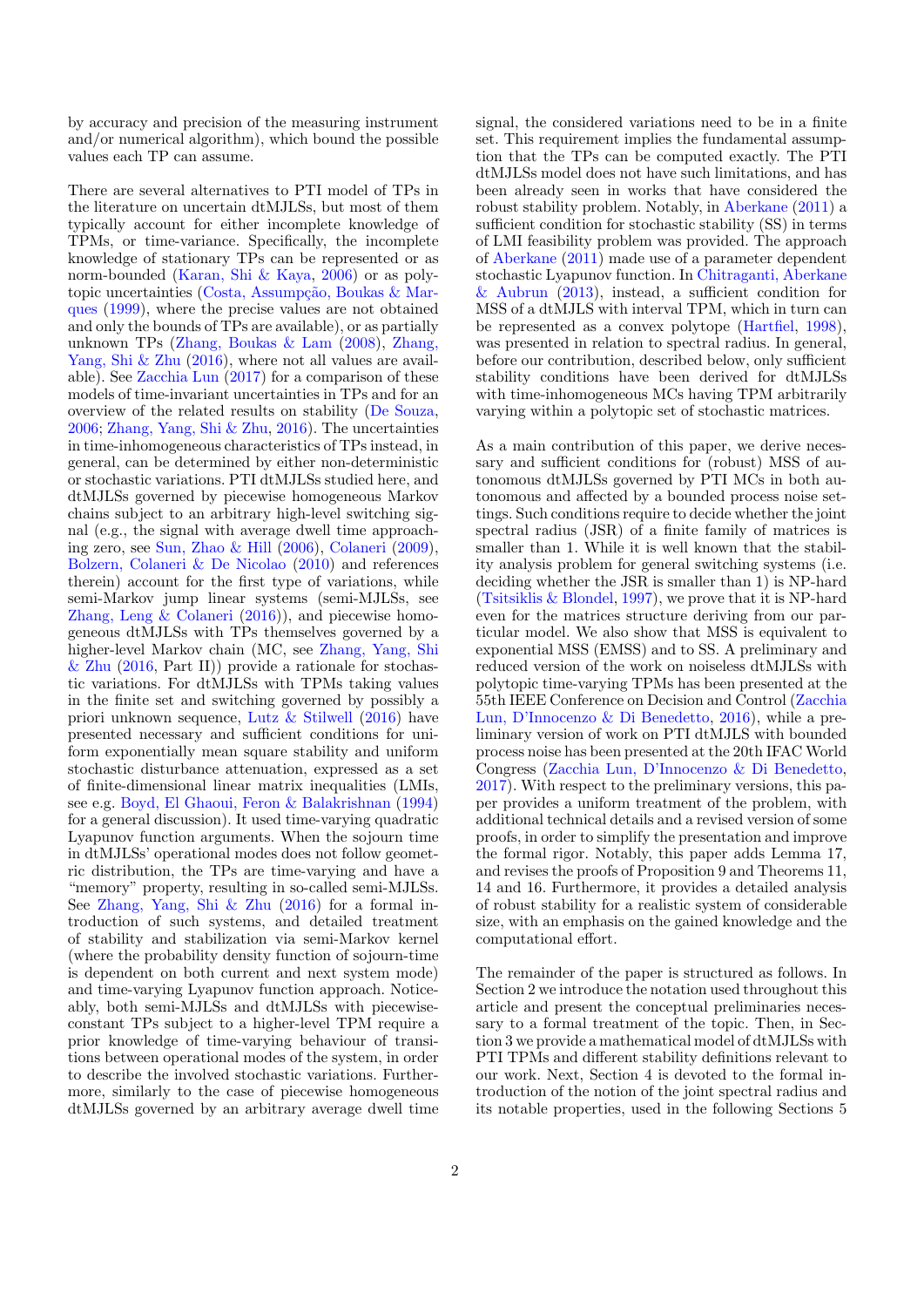and 6 to present the main technical results of this article on robust stability of PTI dtMJLSs with and without the process noise. Finally, Section 7 provides a practical numerical example and Section 8 concludes this work.

#### 2 Notation and conceptual preliminaries

We denote by  $\mathbb F$  the set of either real or complex numbers, and the sets of all nonnegative and all positive numbers are indicated by subscripts  $_0$  and  $_+$ , respectively. We will be dealing with finite-dimensional linear spaces, for which all norms, denoted by  $\|\cdot\|$ , are equivalent [\(Kubrusly,](#page-14-14) [2001,](#page-14-14) Theorem 4.27), so the completeness of a normed linear space is preserved when the given norm is replaced by an equivalent one. We will use the variants of *p-norms* [\(Meyer,](#page-14-15) [2000,](#page-14-15) p. 274) (a.k.a.  $\mathbb{L}^p$ -norms), which  $\forall x \in \mathbb{F}^n$ , and  $\forall p \geq 1$ , are defined as  $||x||_p \triangleq (\sum_{i=1}^n |x_i|^p)^{\frac{1}{p}}$ . We denote by  $\mathbb{F}^{m,n}$  a set of matrices with m rows, n columns, and entries in  $\mathbb{F}$ , or, equivalently, a set of linear maps between two linear spaces  $\mathbb{F}^n$  and  $\mathbb{F}^m$ . We indicate by  $\mathbb{F}_0^{n,n}$  a set of all positive semi-definite matrices of order  $n$  with entries in  $\mathbb{F}$ , and by  $\mathbb{N}_0^{\mathbb{F}_0^{n,n}}$  the set of all N-sequences of square matrices in  $\mathbb{F}_0^{n,n'}$ . The identity matrix of size *n* is denoted by  $I_n$ , while the zero matrix of the same size is denoted by  $\theta_n$ . The operation of transposition is indicated by superscript  $<sup>T</sup>$ , the complex conjugation by overbar, while the</sup> conjugate transpose of a (complex) matrix is denoted by superscript  $*$ . For any square matrix  $A$ , its trace is denoted by  $tr(A)$ , and the spectral radius by  $\rho(A)$ . To write concisely specific rows, columns and submatrices of a given matrix, we denote by  $A_{i\bullet}$  the *i*-th row of a matrix  $A = [a_{ij}]$ , by  $A_{[i,i+d]}$  the submatrix of A containing  $d+1$  consecutive rows, starting from  $A_{i\bullet}$ , and by  $A_{\bullet i}$  the *j*-th column of a matrix A. By its definition [\(Meyer,](#page-14-15) [2000,](#page-14-15) p. 280), any matrix norm satisfies subadditive property expressed by the triangle inequality stated  $\forall A, B \in \mathbb{F}^{m,n}$  as  $||A+B|| \leq ||A|| + ||B||$ . As specific matrix norms, we will use the entry-wise norms  $\ell_1$  and  $\ell_2$  [\(Horn & Johnson,](#page-14-16) [2012,](#page-14-16) p. 341), denoted by  $\left\|\cdot\right\|_1$ ,  $\left\Vert \cdot\right\Vert _{2}$ , and defined respectively as  $\left\Vert A\right\Vert _{1}\ \triangleq\ \left\Vert \text{vec}(A)\right\Vert _{1},$ and  $||A||_2 \triangleq ||\text{vec}(A)||_2 = \sqrt{\text{tr}(A^*A)}$ . We indicate by N the number of operational modes (a.k.a. discrete states) of the system, by M the related set of operational modes, and will extensively use a linear space made up of all N-sequences of either real or complex  $m \times n$  matrices, denoted by  $_N \mathbb{F}^{m,n}$ . The direct sum operation, denoted by ⊕, will be applied to sequences of square matrices, e.g.  $\boldsymbol{A} = (A_i)_{i=1}^N$ , to produce a block diagonal matrix, having the elements of  $A$  on the main diagonal blocks. The Kronecker product, denoted by ⊗, will be used together with transformation converting a matrix into a column vector, known as vectorization, denoted by vec(.). Then, we indicate by  $vec^2(\cdot)$ a linear operator defined  $\forall A = (A_i)_{i=1}^N \in N^{\mathbb{F}^{m,n}}$  as  $\mathrm{vec}^2(\boldsymbol{A}) \triangleq [\mathrm{vec}(A_1), \mathrm{vec}(A_2), \ldots, \mathrm{vec}(A_N)]^T$ . For the

3

space  $_N \mathbb{F}^{m,n}$ , we define the following equivalent norms:  $||A||_1 \triangleq \sum_{i=1}^N ||A_i||$ , then  $||A||_2 \triangleq \sqrt{\sum_{i=1}^N \text{tr}(A_i^* A_i)}$ , and  $||A||_{\max} \triangleq \max_{i \in \mathbb{M}} \{||A_i||\}.$  The linear spaces  $N^{m,n}$ equipped with any of the above norms are uniformly homeomorphic to a finite-dimensional Banach space  $\mathbb{F}^{Nmn}$  through the mapping vec<sup>2</sup>(.) [\(Costa et al.,](#page-14-0) [2005,](#page-14-0) p. 17). Thus, all these normed linear spaces are complete.

The stochastic basis of dtMJLSs considered in this article is defined by the quadruple  $(\Omega, \mathcal{G}, (\mathcal{G}_k), Pr)$ , where  $\Omega$  is the sample space,  $\mathcal G$  is a corresponding  $\sigma$ -algebra of events,  $(\mathcal{G}_k)$  is the filtration, and Pr is the probability measure. The jump variable is defined as  $\theta_k : \Omega \to \mathbb{M}$ , s.t.  $\forall \omega \in \Omega, \text{ with } \omega \triangleq \{(\phi_k, \chi_k) : k \in \mathbb{Z}_0, \phi_k \in \mathbb{M}, \chi_k \in \mathbb{F}^{n_\chi}\},\$  $\theta_k(\omega) = \phi_k$ . The values  $i \in \mathbb{M}$  of the jump variable  $\hat{\theta_k}$ are all measurable elementary events on  $G$ . As a consequence, the indicator function  $\mathbf{1}_{\{\theta_k=i\}}$  is s.t., for any  $\omega \in \Omega$ , one has  $\mathbf{1}_{\{\theta_k=i\}}(\omega) = 1$  if  $\theta_k(\omega) = i$ , and 0 otherwise. The TP between the operational modes  $i, j$  in M of a dtMJLS is  $p_{ij}(k) \triangleq Pr(\omega:\theta_{k+1}(\omega) = j | \theta_k = i)$  =  $Pr(\theta_{k+1} = j \mid \theta_k = i) \geq 0$ . Since  $p_{ij}(k)$  is a probability distribution  $\forall i \in \mathbb{M}$ , one has that the total mass of the distribution equals 1. Evidently,  $\{\theta_k : k \in \mathbb{Z}_0\}$ , with  $\theta_k$  defined above, is a MC with TPM  $P(k) \triangleq [p_{ij}(k)]$ . The initial probability distribution of the MC is defined  $\forall i \in \mathbb{M}$ by  $p_i(0) \triangleq Pr(\omega: \theta_0(\omega) = i) = Pr(\theta_0 = i)$ , and the initial probability distribution of all the operational modes is denoted by  $p_0 \triangleq [p_1(0), p_2(0), \ldots, p_N(0)]^T$ . The expected value is denoted by  $\mathbb{E}(\cdot)$ . Following the line of reason-ing of [Costa et al.](#page-14-0) [\(2005\)](#page-14-0), we set  $\mathbb{H}^n \triangleq \mathbb{L}^2(\Omega, \mathcal{G}, \Pr, \mathbb{F}^n)$ the Hilbert space of all  $\mathbb{F}^n$ -valued G-measurable random variables with inner product given  $\forall x, y \in \mathbb{H}^n$  by  $\langle x, y \rangle = \mathbb{E}(x^*y)$ , and Euclidean norm denoted by  $\lVert \cdot \rVert_2$ . Then, we set the direct sum of countably infinite copies of  $\mathbb{H}^n$ , denoted by  $\ell_2(\mathbb{H}^n)$ , which is a Hilbert space made up of collections of all  $\mathbb{F}^n$ -valued  $\mathcal{G}$ -measurable random variables indexed by the discrete time set  $\mathbb{T} \triangleq \mathbb{Z}_0$ , i.e.,  $f = \{f_k \in \mathbb{H}^n : k \in \mathbb{T}\}\$  s.t.  $||f||_2^2 \triangleq \sum_{k=0}^{\infty} \mathbb{E}(||f_k||^2) < \infty$ . For each  $f, g \in \ell_2(\mathbb{H}^n)$ , the inner product is  $\langle f, g \rangle \triangleq \sum_{k=0}^{\infty} \mathbb{E}(f_k^* g_k) \leq ||f||_2 ||g||_2$ . Then, the space  $\mathcal{H}^n \subseteq \ell_2(\mathbb{H}^n)$  $\sum_{k=0}^{\infty} \mathbb{E}(\mathbf{f}_k^* \mathbf{g}_k) \leq ||\mathbf{f}||_2 ||\mathbf{g}||_2.$  Then, the space  $\mathcal{H}^n \subseteq \ell_2(\mathbb{H}^n)$ is defined as follows. We say that  $f = \{f_k \in \mathbb{H}^n : k \in \mathbb{T}\}\in$  $\mathcal{H}^n$  if  $f \in \ell_2(\mathbb{H}^n)$  and  $f_k \in \mathbb{L}^2(\Omega, \mathcal{G}_k, \Pr^{\cdot}, \mathbb{F}^n) \ \forall k \in \mathbb{T}$ . We have that  $\mathcal{H}^n$  is a closed linear subspace of  $\ell_2(\mathbb{H}^n)$  and therefore a Hilbert space [\(Costa et al.,](#page-14-0) [2005,](#page-14-0) p. 21). We also define  $\mathcal{H}_k^n$  as formed by sequences  $(f_t)_{t=0}^k$  s.t.  $f_t \in \mathbb{L}^2(\Omega, \mathcal{G}_t, \Pr, \mathbb{F}^n)$ ,  $\forall t \in \mathbb{T}_k$ , where the bounded discretetime set  $\mathbb{T}_k$  is defined as  $\{t \in \mathbb{T} : t \leq k\}$ . Finally, we denote by  $\Theta_0$  the set of all  $\mathcal{G}_0$ -measurable random variables taking values in M. This permits to state the initial conditions for a dtMJLS with  $\theta_k$  and  $x_k$  measurable  $\forall k \in \mathbb{T}$ as  $x_0 \in \mathcal{H}_0^{n_x}$ ,  $\theta_0 \in \Theta_0$ .

## 3 System model and stability definitions

Consider an autonomous dtMJLS described by the following state-space model defined on a stochastic basis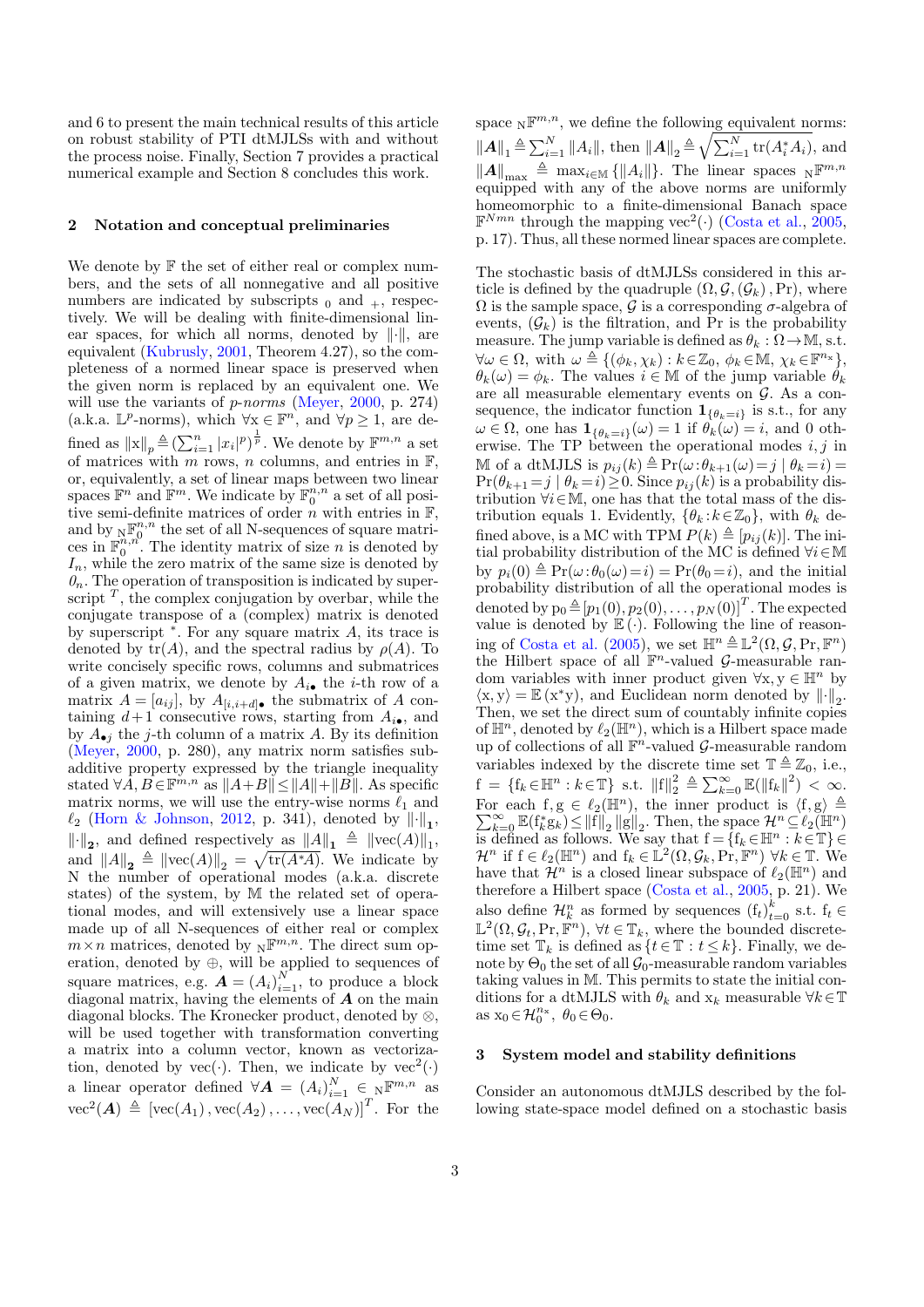$(\Omega, \mathcal{G}, (\mathcal{G}_k), Pr)$ , where  $x_k$  is a column vector of  $n_x$  either real or complex *state* variables,  $v_k \in \mathbb{F}^{n_v}$  is a vector of process noise variables,  $\mathbf{A} \triangleq (A_i)_{i=1}^N \in \mathbb{N}^{\mathbb{F}^{n_x,n_x}}$  is a sequence of *state matrices*, and  $\boldsymbol{H} \triangleq (H_i)_{i=1}^N \in \mathbb{N} \mathbb{F}^{n_x,n_v}$  is a sequence of *process noise matrices*, each of which is associated to an operational mode of the (switching) system; the values of  $x_0 \in \mathcal{H}_0^{n_x}$  and  $\theta_0 \in \Theta_0$ , i.e.,  $x_0 \in \mathbb{F}^{n_x}$  and  $\vartheta_0 \in M$ , respectively, represent the initial conditions:

$$
\begin{cases} \mathbf{x}_{k+1} = A_{\theta_k} \mathbf{x}_k + H_{\theta_k} \mathbf{v}_k, \\ \mathbf{x}_0 = \mathbf{x}_0, \ \theta_0 = \vartheta_0 \end{cases} \tag{1}
$$

In this work we assume that the TPM  $P(k)$  is varying over time, with variations that are arbitrary within a polytopic set of stochastic matrices. In order to express this statement formally, let  $V \in \mathbb{Z}_+$  be a number of vertices of a convex polytope, and V be an index set of vertices of a convex polytope. Then, the set of vertices of a convex polytope of TPMs is formally defined as  $\mathbb{V}^{\mathbb{P}} \triangleq \{P_l : l \in \mathbb{V}\}.$  These vertices are obtained from measurement on the real system or via numerical reasoning, taking into account accuracy and precision of the measuring instruments and/or numerical algorithms. They bound the possible values each TP can assume. Then, the PTI assumption is stated as follows.

**Assumption 1** The time-varying TPM  $P(k)$  is **poly**topic, i.e.,  $\forall k \in \mathbb{T}$ , one has that

$$
P(k) = \sum_{l=1}^{V} \lambda_l(k) P_l, \ \lambda_l(k) \ge 0, \ \sum_{l=1}^{V} \lambda_l(k) = 1 \tag{2}
$$

where  $\forall l \in \mathbb{V}, P_l \in \mathbb{V} \mathbb{P} \subset \mathbb{V} \mathbb{R}^{N,N}, i.e., P_l$  are elements of a given finite set of TPMs, which are the vertices of a convex polytope; moreover,  $\lambda_l(k)$  are unmeasurable.

A visual representation of the concept of arbitrarily variations within a convex hull of points is illustrated in Figure 1, where  $P_1$ ,  $P_2$  and  $P_3$  represent the vertices, and  $P(k)$  shows a possible evolution in time of an element satisfying polytopic time-varying assumption.



Fig. 1. Dynamics of an element satisfying Assumption 1

Following the standard workflow for dtMJLSs [\(Costa](#page-14-0) [et al.,](#page-14-0) [2005,](#page-14-0) p. 31), we use the indicator function to take advantage of the Markov property for system's state  $x_k$ ,

and adopt the subsequent notation, where  $k \in \mathbb{T}$  and  $i \in \mathbb{M}$ .

$$
q_i(k) \triangleq \mathbb{E}(x_k \mathbf{1}_{\{\theta_k = i\}}) \in \mathbb{F}^{n_x}
$$
(3)  

$$
q(k) \triangleq [q_1(k), q_2(k), \dots, q_N(k)]^T \in \mathbb{F}^{N n_x}
$$

$$
\mathbf{r}_i(k) \triangleq \mathbb{E}\big(\mathbf{v}_k \mathbf{1}_{\{\theta_k = i\}}\big) \in \mathbb{F}^{n_v} \tag{4}
$$

$$
\mathbf{r}(k) \triangleq [\mathbf{r}_1(k), \mathbf{r}_2(k), \dots, \mathbf{r}_N(k)]^T \in \mathbb{F}^{Nn_v}
$$

$$
Q_i(k) \triangleq \mathbb{E}\big(\mathbf{x}_k \mathbf{x}_k^* \mathbf{1}_{\{\theta_k = i\}}\big) \in \mathbb{F}_0^{n_x, n_x} \tag{5}
$$

$$
\mathbf{Q}(k) \triangleq (Q_i(k))_{i=1}^N \in \mathbb{N}^{\mathbb{F}_0^{n_x, n_x}}
$$
(6)

$$
R_i(k) \triangleq \mathbb{E}\big(\mathbf{v}_k \mathbf{v}_k^* \mathbf{1}_{\{\theta_k = i\}}\big) \in \mathbb{F}_0^{n_v, n_v} \tag{7}
$$

$$
\boldsymbol{R}(k) \triangleq (R_i(k))_{i=1}^N \in \mathbb{N} \mathbb{F}_0^{n_v, n_v}
$$
 (8)

$$
\boldsymbol{HR}(k)\boldsymbol{H}^* \triangleq (H_i R_i(k) H_i^*)_{i=1}^N \in \mathbb{N}^{\mathbb{P}^{n_x, n_x}} \qquad (9)
$$

$$
W_i(k) \triangleq \mathbb{E}\left(\mathbf{x}_k \mathbf{v}_k^* \mathbf{1}_{\{\theta_k = i\}}\right) \in \mathbb{F}^{n_v, n_x} \tag{10}
$$

$$
\mathbf{W}(k) \triangleq (W_i(k)) \in \mathbb{N}^{\mathbb{F}^{n_v, n_x}}
$$
\n(11)

$$
\boldsymbol{A}\boldsymbol{W}(k)\boldsymbol{H}^* \triangleq (A_i W_i(k) H_i^*) \in \mathbb{N}^{\mathbb{F}_0^{n_x, n_x}} \qquad (12)
$$

This permits to define the expected value of  $x_k$  as

$$
\mathbb{E}(\mathbf{x}_k) = \sum_{i=1}^{N} \mathbf{q}_i(k) \in \mathbb{F}^{n_{\mathbf{x}}} \tag{13}
$$

and the second moment of  $x_k$  as

$$
\mathbb{E}(\mathbf{x}_k \mathbf{x}_k^*) = \sum_{i=1}^N Q_i(k) \in \mathbb{F}_0^{n_x, n_x}
$$
 (14)

The expressions of the first and second moment of  $x_k$ above can be easily derived from the definitions of the expected value and of the indicator function. This notation is used throughout the rest of the article to derive the necessary and sufficient conditions for (mean square) stability of PTI dtMJLSs as in (1).

The notion of stability of dtMJLSs that parallels the ideas of Lyapunov stability theory is the so-called mean square stability, which for a system described by (1) is defined as follows [\(Costa et al.,](#page-14-0) [2005,](#page-14-0) pp. 36–37).

**Definition 2** A dtMJLS  $(1)$  is **MSS** if for any initial condition  $x_0 \in \mathcal{H}_0^{n_x}$  and  $\theta_0 \in \Theta_0$ ,  $\exists \mathbf{x}_e \in \mathbb{F}_1^{n_x}$ ,  $Q_e \in \mathbb{F}_+^{n_x,n_x}$ (independent from initial conditions  $x_0$  and  $\theta_0$ ), such that

$$
\lim_{k \to \infty} \|\mathbb{E}(\mathbf{x}_k) - \mathbf{x}_e\| = 0,\tag{15a}
$$

$$
\lim_{k \to \infty} \|\mathbb{E}(\mathbf{x}_k \mathbf{x}_k^*) - Q_e\| = 0 \tag{15b}
$$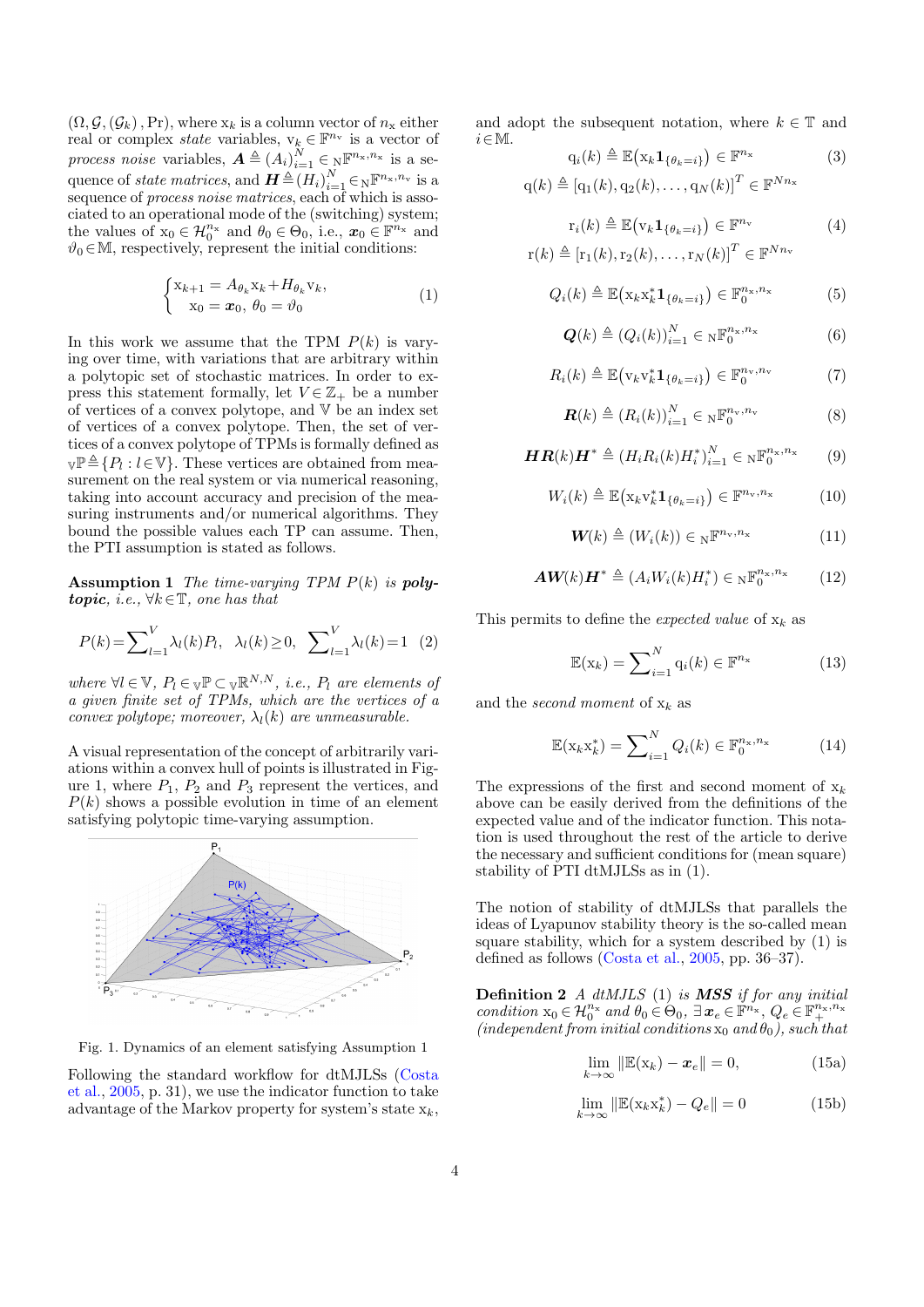**Remark 3** In noiseless case, i.e., when  $v_k = 0$  in (1), the conditions (15) defining MSS become

$$
\lim_{k \to \infty} \mathbb{E}(\mathbf{x}_k) = 0, \qquad \lim_{k \to \infty} \mathbb{E}(\mathbf{x}_k \mathbf{x}_k^*) = 0 \qquad (16)
$$

as stated in [Costa et al.](#page-14-0) [\(2005,](#page-14-0) p. 37, Remark 3.10).

There exist also other forms of stability for dtMJLSs without process noise, notably *exponential mean square* stability (EMSS) and stochastic stability (SS).

**Definition 4** A dtMJLS  $(1)$  is **EMSS** if for some reals  $\beta \geq 1, 0 < \zeta < 1$ , we have for all initial conditions  $\mathrm{x}_0 \in \mathcal{H}_0^{n_{\mathrm{x}}}$ and  $\theta_0 \in \Theta_0$  that, for every  $k \in \mathbb{T}$ , if  $v_k = 0$ , then

$$
\mathbb{E}\left(\left\|\mathbf{x}_{k}\right\|^{2}\right) \leq \beta \zeta^{k} \left\|\mathbf{x}_{0}\right\|_{2}^{2} \tag{17}
$$

Definition 5  $A$  dtMJLS (1) is stochastically stable if for all initial conditions  $x_0 \in \mathcal{H}_0^{n_x}$  and  $\theta_0 \in \Theta_0$ , we have that, if  $v_k = 0$  for every  $k \in \mathbb{T}$ , then

$$
\sum_{k=0}^{\infty} \mathbb{E}\left(\left\|\mathbf{x}_{k}\right\|^{2}\right) < \infty \tag{18}
$$

**Remark 6** Clearly, in PTI setting, the conditions  $(15)$  – (18) are required to be satisfied for any possible sequence of values of  $P(k)$  satisfying Assumption 1. Moreover, (17) points out the common maximal decay rate  $\zeta$  for all possible evolutions of  $P(k)$ . Also, in time-homogeneous setting, the values of  $x_e$  and  $Q_e$  in (15) are the same for any initial starting time  $k_0$ , and any initial probability distribution  $p_{k_0}$ . This definition is used in the discussion of the stability of dtMJLSs affected by additive disturbance following the normal distribution, under the ergodic assumption for a stationary Markov chain [\(Costa](#page-14-0) [et al.,](#page-14-0)  $2005$ , pp.  $48-55$ ). Unfortunately, an extension of this type of result is not possible in PTI setting, since an equivalent strong ergodic assumption [\(Isaacson & Mad](#page-14-17)[sen,](#page-14-17) [1976\)](#page-14-17), guaranteeing convergence and loss of memory, would be too restrictive to be of any actual use. This is the reason why there is no discussion of the stability of the PTI dtMJLSs affected by additive process noise with a normal distribution in this article.

In time-homogeneous case, i.e., when  $P(k) = P \forall k \in$ T, there is a condition based on a value of a spectral radius of a matrix associated to the second moment of  $x_k$  that is necessary and sufficient for the (mean square) stability of a system described by (1); furthermore, in the noiseless case, MSS, EMSS and SS are equivalent [\(Costa](#page-14-0) [et al.,](#page-14-0) [2005,](#page-14-0) pp. 36–44, 48–49, 55–57). Specifically, the matrix related to the second moment of  $x_k$  that we have mentioned above is

$$
\Lambda \triangleq (P^T \otimes I_{n_\star^2}) \left( \bigoplus_{i=1}^N \left( \bar{A}_i \otimes A_i \right) \right) \tag{19}
$$

The necessary and sufficient condition for the MSS of time-homogeneous dtMJLSs we have indicated before is

 $\rho(\Lambda)$  < 1. This condition for MSS does not hold in PTI case, as proven in [Zacchia Lun et al.](#page-14-12) [\(2016\)](#page-14-12), [Zacchia](#page-14-13) [Lun et al.](#page-14-13)  $(2017)$  and [Lutz](#page-14-18)  $(2014,$  Remark 4.9), where all the considered time-homogeneous dtMJLSs have the values of the spectral radius of  $\Lambda$  smaller than 1, but when the PTI TPMs are allowed to switch arbitrarily in a set of TPMs at each time step, the resulting systems are unstable.

In Sections 5 and 6 we will present conditions, proven to be necessary and sufficient, for MSS of PTI dtMJLSs. The conditions are based on the generalization of the notion of spectral radius to sets of matrices. This generalization is known as joint spectral radius (or JSR).

#### 4 Joint spectral radius

The JSR [\(Rota & Strang,](#page-14-19) [1960\)](#page-14-19) is a generalization of the classical notion of spectral radius of a matrix, to sets of matrices. In the last decades JSR has been subject of intense research due to its role in the study of wavelets, switching systems, approximation algorithms, and many other topics [\(Jungers,](#page-14-20) [2009\)](#page-14-20). In order to define JSR formally, let us denote by  $\mathbb{V} \mathbb{F}^{N,N}$  the set of all either real or complex square  $N \times N$  matrices of cardinality V. For each  $k \in \mathbb{Z}_+$ ,  $\mathbb{P} \subseteq \mathbb{V} \mathbb{F}^{N,N}$ , let us consider the set  $\mathcal{P}_k(\mathbb{P})$  of all possible products of length  $k$  whose factors are elements of  $\mathbb{P}$ , i.e.,

$$
\mathcal{P}_k(\mathbb{P}) \triangleq \left\{ \left( \prod_{i=1}^k P_{l_i}^* \right)^* \in \mathbb{F}^{N,N} : P_{l_i} \in \mathbb{P} \subseteq \mathbb{V} \mathbb{F}^{N,N} \right\} (20)
$$

For any matrix norm  $\|\cdot\|$  on  $\mathbb{F}^{N,N}$ , consider the supremum among the normalized norms of all products in  $\mathcal{P}_k(\mathbb{P})$ , with  $k \in \mathbb{Z}_+$ , i.e.,  $\hat{\rho}_k(\mathbb{P}) \triangleq \sup_{P \in \mathcal{P}_k(\mathbb{P})} ||P||^{\frac{1}{k}}$ . Then, the *joint spectral radius* of  $P \subseteq V^{\mathbb{F}^{N,N}}$  is defined as  $\hat{\rho}(\mathbb{P}) = \lim_{k \to \infty} \hat{\rho}_k(\mathbb{P})$ . The JSR of a bounded set of matrices has some interesting properties.

Proposition 7 The convex hull of a set has the same joint spectral radius as the original set, i.e.,

$$
\hat{\rho}(\text{conv}\,\mathbb{P}) = \hat{\rho}(\mathbb{P})\tag{21}
$$

**Proposition 8** For any bounded set of matrices  $\mathbb{P} \subseteq$  $\mathbb{V}^{\mathbb{F}^{N,N}}$  and for any  $k\!\in\!\mathbb{Z}_{+}^{\times}$ , all matrix products  $P\!\in\!\mathcal{P}_{k}\left(\overline{\mathbb{P}}\right)$ converge to zero matrix as  $k \to \infty$ , if and only if  $\hat{\rho}(\mathbb{P})$  < 1.

**PROOF.** See [Barabanov](#page-13-6) [\(1988\)](#page-13-6). □

**PROOF.** See Berger & Wang (1992, Thm. I(b)). 
$$
\square
$$

These concepts are at the basis of our main results on (robust) stability of PTI dtMJLSs, presented next.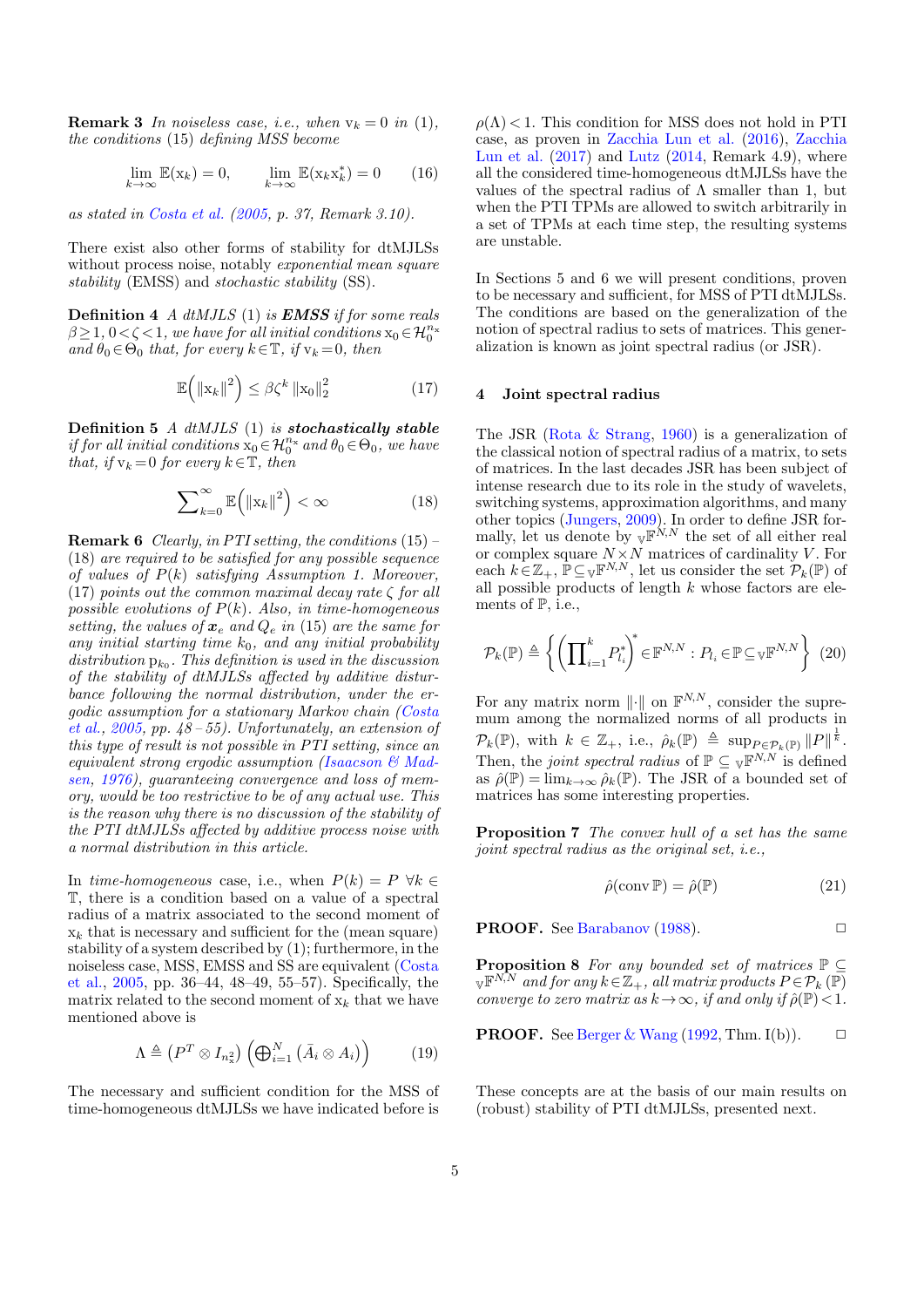#### 5 Stability conditions in noiseless setting

The results of this section are based on a noiseless version of (1), i.e., when  $v_k = 0$  for every  $k \in \mathbb{T}$ :

$$
\begin{cases} \mathbf{x}_{k+1} = A_{\theta_k} \mathbf{x}_k, \\ \mathbf{x}_0 = \mathbf{x}_0, \ \theta_0 = \vartheta_0. \end{cases} \tag{22}
$$

Let the TPM  $P(k)=[p_{ij}(k)]$  of the system (22) be PTI, i.e., satisfying Assumption 1. Then, one can easily see that the recursive equations for  $q_i(k)$  and  $Q_i(k)$  defined by (3) and by (5), respectively, have the same structure as their counterpart in the time-homogeneous case with known probability matrix [\(Costa et al.,](#page-14-0) [2005,](#page-14-0) p. 32):

**Proposition 9** In a dtMJLS (22) for all  $k \in \mathbb{T}$ ,  $j \in \mathbb{M}$ 

$$
q_j(k+1) = \sum_{i=1}^{N} p_{ij}(k) A_i q_i(k)
$$
 (23)

$$
Q_j(k+1) = \sum_{i=1}^{N} p_{ij}(k) A_i Q_i(k) A_i^*
$$
 (24)

$$
\mathbb{E}(|x_k||_2^2) = \mathbb{E}(|\left(\prod_{i=0}^{k-1} A_{\theta(i)}^*)^* x_0\right\|_2^2) \le n_x ||Q(k)||_1 \quad (25)
$$

**PROOF.** See Appendix, Section A.2. □

Similarly to the time-homogeneous case [\(Costa et al.,](#page-14-0) [2005,](#page-14-0) pp. 33–35), also here, via application of Proposition 9 describing through (24) the dynamics of the matrices  $Q_i(k)$ , the definition of the linear operator vec<sup>2</sup>( $\cdot$ ), and the related definition of the linear mapping  $vec(\cdot)$ , the properties of the Kronecker product to  $\mathbf{Q}(k)$ , defined by (6), we have that  $\text{vec}^2(\mathbf{Q}(k+1)) = \Lambda(k)\text{vec}^2(\mathbf{Q}(k)),$ where  $\Lambda(k)$  is a time-varying version of (19), i.e.,

$$
\Lambda(k) \triangleq (P^T(k) \otimes I_{n_x^2}) \left( \bigoplus_{i=1}^N (\bar{A}_i \otimes A_i) \right) \qquad (26)
$$

**Proposition 10**  $\Lambda(k)$  is polytopic, i.e., for each  $k \in \mathbb{T}$ 

$$
\Lambda(k) = \sum_{l=1}^{V} \lambda_l(k) \Lambda_l, \ \lambda_l(k) \ge 0, \ \sum_{l=1}^{V} \lambda_l(k) = 1, \ (27a)
$$

$$
\Lambda_l \triangleq \left(P_l^T \otimes I_{n_x^2}\right) \left(\bigoplus_{i=1}^N \left(\bar{A}_i \otimes A_i\right)\right),\tag{27b}
$$

where for each  $l \in \mathbb{V}$ ,  $P_l \in \mathbb{V} \mathbb{P} \subset \mathbb{V} \mathbb{R}^{N,N}$ , i.e.,  $P_l$  are elements of a given finite set of TPMs, which are the vertices of a convex polytope.

**PROOF.** See Appendix, Section A.3. □

Similarly to  $\mathbb{V}\mathbb{P}$ , let us indicate by  $\mathbb{V}\Lambda$  the set of vertices of the convex polytope of the matrices  $\Lambda(k)$  related to the second moment of  $x_k$  through  $Q(k)$ . Then,  $\forall k \in \mathbb{T}$  $\Lambda(k) \in \text{conv}_{\mathbb{V}} \Lambda$ . It is worth noting that the set of possible values of  $\Lambda(k)$  is bounded, but uncountable. Also, by Assumption 1, the values of  $\Lambda(k)$  are unmeasurable.

Then, the repeated applications of (26) show that

$$
\text{vec}^2(\boldsymbol{Q}(k)) = \left(\prod_{t=0}^{k-1} \Lambda^*(t)\right)^* \text{vec}^2(\boldsymbol{Q}(0)) \qquad (28)
$$

The previous equation will be used in the proof of our first main result, presented in the next subsection.

#### 5.1 Conditions for mean square stability

It is well known that the maximal rate of growth among all products of matrices from a bounded set is given by its JSR, that was introduced in Section 4 and will be used in the following theorem, which presents necessary and sufficient conditions for the MSS of PTI dtMJLSs.

Theorem 11 A dtMJLS (22) with PTI TPM satisfying Assumption 1 is MSS if and only if  $\hat{\rho}(\mathbf{v}\Lambda) < 1$ .

**PROOF.** See Appendix, Section A.4. 
$$
\Box
$$

The presented condition is very useful from a theoretical point of view, but it is computationally demanding, as shown in the next subsection. For additional details on the topic of computational complexity in general and NP-hardness in particular, see for instance [Garey &](#page-14-21) [Johnson](#page-14-21) [\(2002\)](#page-14-21).

# 5.2 Computational complexity

While it is well known that the stability analysis problem for general switching systems (that is, deciding whether the JSR is smaller than 1) is NP-hard [\(Tsitsiklis & Blon](#page-14-11)[del,](#page-14-11) [1997\)](#page-14-11), we prove in the following theorem that it is NP-hard even in our particular model.

Theorem 12 Given a dtMJLS (22) having PTI TPM satisfying Assumption 1, unless  $P = NP$ , there is no polynomial-time algorithm that decides whether it is mean square stable.

**PROOF.** See Appendix, Section A.5. □

Remark 13 Although the computation of the exact value of the JSR is NP-hard, there exist efficient algorithms to approximate it up to any given accuracy [\(Pro](#page-14-22)[tasov, Jungers & Blondel,](#page-14-22) [2010\)](#page-14-22). Moreover, the stability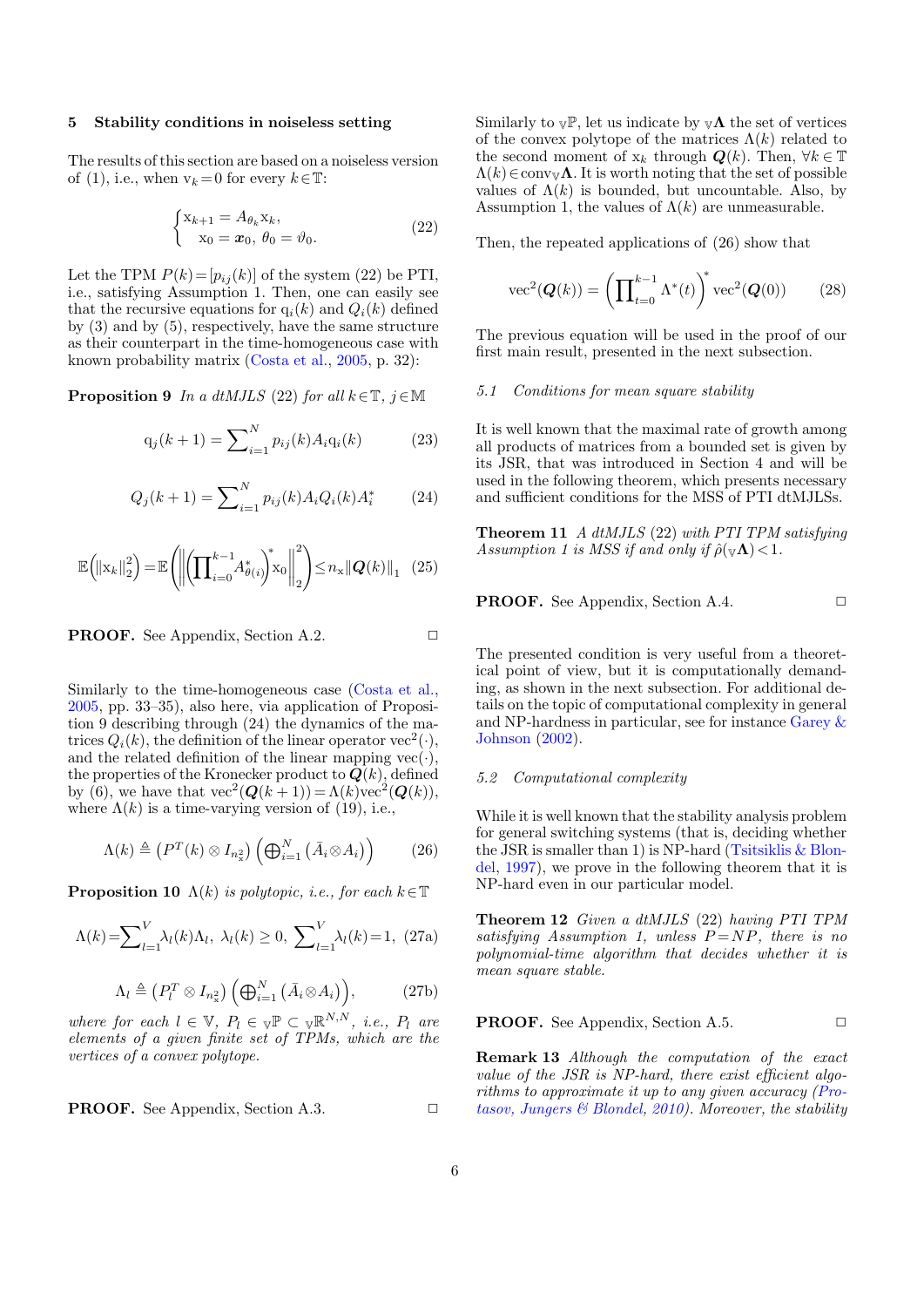problem is algorithmically decidable for sets of matrices that have the finiteness property [\(Jungers,](#page-14-20) [2009,](#page-14-20) Proposition 2.9), which holds if the set of matrices admits a complex polytope extremal norm (Guglielmi, Wirth  $\mathcal{C}$ [Zennaro,](#page-14-23) [2005\)](#page-14-23). Then, the exact value of the JSR for the vast majority of matrix families in dimensions  $\leq 20$ can be found by the algorithm, that for nonnegative matrices works faster and finds the JSR in dimensions of order 100 within a few iterations. See [Jungers, Cicone](#page-14-24)  $\mathscr$  Guglielmi [\(2014\)](#page-14-24) for a sufficient condition for the existence of an extremal norm and efficient algorithms for computing the JSR, and [Vankeerberghen, Hendrickx](#page-14-25)  $\mathscr$  Jungers [\(2014\)](#page-14-25) for a description of a toolbox implementing the aforementioned algorithm. See also [Ahmadi](#page-13-8) [& Jungers](#page-13-8) [\(2016\)](#page-13-8) for the connections between Lyapunov functions and the finiteness property of the optimal product that achieves the exact value of the JSR.

In the next subsection we present a theorem that links MSS to EMSS and to SS.

## 5.3 Stability equivalence

Our last but not least important result on stability of autonomous noiseless dtMJLSs as in (22) having PTI TPs is presented in the following theorem.

Theorem 14 The following statements are equivalent.

- (1) The dtMJLS  $(22)$  is MSS;
- $(2)$  The dtMJLS  $(22)$  is EMSS;
- $(3)$  The dtMJLS  $(22)$  is SS.

**PROOF.** See Appendix, Section A.6. <del>□</del>

The results presented in this section, including several steps of the related proofs, are the basis for deriving the results of the next section, where on top of time-varying perturbations in uncertain TPMs, we consider also the presence of a bounded process noise.

#### 6 Stability with bounded process noise

In order to better understand how the time-varying disturbances in uncertain TPMs affect the stability of dt-MJLSs, until now we have focused on state-space models without noise, control input, or any type of uncertainties in system parameters. Obviously, these parts of the model are not immune to the disturbances. Notably, the discrepancies between the modeled system states and the real process are often represented by an additive process noise, which in this section is described by an  $\ell_2$ stochastic signal. Such problem setup is particularly useful for the  $\mathcal{H}_{\infty}$ -control problems, as described by [Costa](#page-14-0) [et al.](#page-14-0) [\(2005,](#page-14-0) Chapter 7, pp. 143–166) for the dtMJLSs

with time-invariant and exactly known TPs between the operational modes.

Consider again an autonomous dtMJLS (1), where the TPM is time-varying, with variations that are arbitrary within a polytopic set, as formally stated by Assumption 1. The initial conditions are  $x_0 \in \mathcal{H}_0^{n_x}$  and  $\theta_0 \in \Theta_0$ . It is easy to see by repeated applications of the recursion for  $x_k$  that the system state evolves as

$$
\mathbf{x}_{k} = \left(\prod_{t=0}^{k-1} A_{\theta_{t}}^{*}\right)^{*} \mathbf{x}_{0} + \sum_{t=0}^{k-1} \left(\prod_{j=t+1}^{k-1} A_{\theta_{j}}^{*}\right)^{*} H_{\theta_{t}} \mathbf{v}_{t}
$$
\n
$$
= \mathbf{x}_{k} + \sum_{t=0}^{k-1} \mathbf{v}_{t} \tag{29}
$$

where the first addend  $\check{x}_k$  on the right-hand side of the equality is clearly related to the noiseless version of system (1), while the other addend describes the contribution of the noise.

Let us indicate by Re[·] either the real part of a complex number or, when applied to matrices, the operation of taking the real part of each entry of a complex matrix. As in the noiseless case, we find that the recursive equations for  $q_i(k)$  and  $Q_i(k)$  for PTI dtMJLSs as in (1) again have the same structure as their counterpart with time-homogeneous exactly known TPMs [\(Costa et al.,](#page-14-0) [2005,](#page-14-0) pp. 50–52):

**Proposition 15** In a dtMJLS (1) for all  $k \in \mathbb{T}$ ,  $j \in \mathbb{M}$ 

$$
q_j(k+1) = \sum_{i=1}^{N} p_{ij}(k) A_i q_i(k) + \sum_{i=1}^{N} p_{ij}(k) H_i r_i(k)
$$
 (30)  

$$
Q_j(k+1) = \sum_{i=1}^{N} p_{ij}(k) A_i Q_i(k) A_i^* + \sum_{i=1}^{N} p_{ij}(k) H_i R_i(k) H_i^* +
$$
  

$$
2 \operatorname{Re} \left( \sum_{i=1}^{N} p_{ij}(k) A_i W_i(k) H_i^* \right)
$$
 (31)

**PROOF.** See Appendix, Section A.7. □

Following the same line as in the previous section, we rewrite the recursive equation (31) for  $Q_i(k)$  in a matrix form. In particular, the recursive equation of  $\mathbf{Q}(k)$  for dtMJLSs that accounts for a process noise is obtained by applying the equation (31) describing the dynamics of  $Q_i(k)$  (from Proposition 15), together with the definition of the linear transformation  $vec^2(\cdot)$ , the correspondent definition of the linear map  $\text{vec}(\cdot)$ , and the relevant properties of the Kronecker product, to  $\mathbf{Q}(k)$ , defined by (6). Notably,

vec<sup>2</sup>(
$$
\boldsymbol{Q}(k+1)
$$
) =  $\Lambda(k)\text{vec}^2(\boldsymbol{Q}(k)) + \Gamma(k)\text{vec}^2(\boldsymbol{R}(k)) +$   
2 Re( $\Xi(k)\text{vec}^2(\boldsymbol{W}(k))$ ) (32)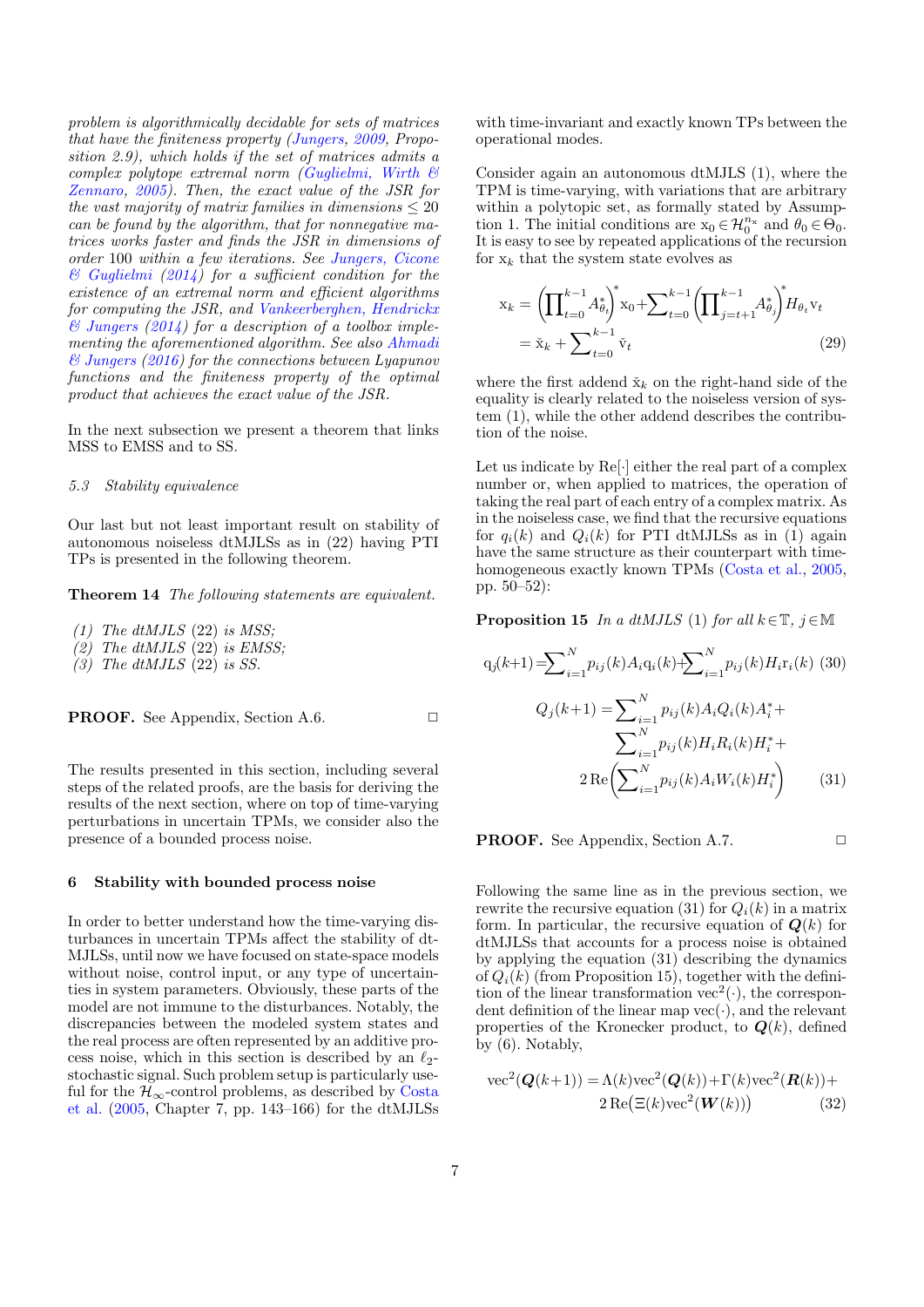where  $\Lambda(k)$  is defined as in (26),  $\mathbf{R}(k)$  is presented in  $(8)$ ,  $\mathbf{W}(k)$  is shown in  $(11)$ , and

$$
\Gamma(k) \triangleq (P^T(k) \otimes I_{n_x^2}) \left( \bigoplus_{i=1}^N \left( \bar{H}_i \otimes H_i \right) \right) \tag{33}
$$

$$
\Xi(k) \triangleq \left(P^T(k) \otimes I_{n_\mathbf{x}^2}\right) \left(\bigoplus_{i=1}^N \left(\bar{H}_i \otimes A_i\right)\right) \tag{34}
$$

From the repeated applications of (32), we obtain

vec<sup>2</sup> 
$$
(Q(k)) = \left(\prod_{t=0}^{k-1} \Lambda^*(t)\right)^* \text{vec}^2(Q(0)) +
$$
  
\n
$$
\sum_{t=0}^{k-1} \left(\prod_{j=t+1}^{k-1} \Lambda^*(j)\right)^* \Gamma(t) \text{vec}^2(R(t)) +
$$
\n
$$
2 \text{Re} \left(\sum_{t=0}^{k-1} \left(\prod_{j=t+1}^{k-1} \Lambda^*(j)\right)^* \Xi(t) \text{vec}^2(\boldsymbol{W}(t))\right) (35)
$$

Now we are ready to state the main result of this section. We will show that MSS for system (1) is equivalent to dtMJLS being a bounded linear operator that maps  $\ell_2$ -stochastic exogenous input signals into  $\ell_2$ -stochastic output signals.

Theorem 16 Given a dtMJLS (1) with unknown timevarying TPM  $P(k) \in \text{conv}_{\mathbb{V}} \mathbb{P}$ , then  $\hat{\rho}(\mathbb{V}\Lambda) < 1$  if and only  $if \: \mathbf{x} \!=\! \{\mathbf{x}_k : k \!\in\! \mathbb{T}\} \!\in\! \mathcal{H}^{n_\mathbf{x}} \; for \; every \: \mathbf{v} \!=\! \{\mathbf{v}_k : k \!\in\! \mathbb{T}\} \!\in\! \mathcal{H}^{n_\mathbf{v}} ,$ and any initial condition  $x_0 \in \mathcal{H}_0^{\tilde{n}_x}$  and  $\theta_0 \in \Theta_0$ .

PROOF. See Appendix, Section A.8. ✷

As before, this result represents a useful generalization of the notion already known for time-homogeneous dt-MJLS. In fact, when there is only one time-invariant TPM, JSR corresponds to a spectral radius.

## 7 NASA F-8 Test Aircraft example

In this section, we present a practical example of dt-MJLS, in which the TPs are likely to be subject to uncertainties and time-varying characteristics. The data of this example from the aerospace industry is borrowed from [Zhang, Yang, Shi & Zhu](#page-14-1)  $(2016, pp. 9-11)$  $(2016, pp. 9-11)$  and references therein. We consider the NASA F-8 test aircraft at an attitude of 20000ft and a Mach number of 0.6. The discrete-time state-space model of the test aircraft in lateral-direction with the sampling time  $T_s = 20$  ms is

$$
\mathbf{x}_{k+1} = A_{\theta_k} \mathbf{x}_k + B_{\theta_k} \mathbf{u}_k + H_{\theta_k} \mathbf{v}_k, \text{ with } \theta_k \in \mathbb{M} = \{i\}_{i=1}^5,
$$

where each possible setting is represented by a system mode, and for each  $i\!\in\!\mathbb{M}$ 

$$
A_i = e^{\mathcal{A}_i T_s}, \quad B_i = \int_0^{T_s} e^{\mathcal{A}_i T_s} \mathcal{B}_i, \quad H_i = \begin{bmatrix} I_3 \\ \theta_3 \end{bmatrix}, \text{ with }
$$

$$
A_{1} = \begin{bmatrix}\n-2.6 & 0.25 & -38 & 0 & 17 & 7 \\
-0.075 & -0.27 & 4.4 & 0 & 0.82 & -3.2 \\
0.078 & -0.99 & -0.23 & 0.052 & 0 & 0.046 \\
1 & 0.078 & 0 & 0 & 0 & 0 & 0 \\
0 & 0 & 0 & 0 & -20 & 0 & 0 \\
0 & 0 & 0 & 0 & 0 & -20 & 0\n\end{bmatrix},
$$
\n
$$
A_{\star} = \begin{bmatrix}\n2.6 & 0.25 & 38 & 0 & 17 & 7 \\
0.075 & 0.27 & 4.4 & 0 & 0.82 & 3.2 \\
0.078 & 0 & 0.23 & 0 & 0 & 0.046 \\
0 & 0 & 0 & 0 & 0 & 0 & 0 \\
0 & 0 & 0 & 0 & 0 & 0 & 0 \\
0 & 0 & 0 & 0 & 0 & 0 & 0\n\end{bmatrix}, B_{i} = \begin{bmatrix}\n0 & 0 \\
0 & 0 \\
0 & 0 \\
0 & 0 \\
a_{i} & 0 \\
0 & b_{i}\n\end{bmatrix},
$$
\n
$$
A_{2} = A_{1} + 0.5A_{4}, A_{3} = A_{1} - 0.5A_{4},
$$
\n
$$
A_{4} = A_{1} + 0.25A_{4}, A_{5} = A_{1} - 0.25A_{4},
$$
\n
$$
a_{4} = 40, b_{4} = 20; a_{5} = 20; a_{3} = 20, b_{3} = 10;
$$
\n
$$
a_{4} = 40, b_{4} = 20; a_{5} = 20, b_{5} = 50;
$$
\n
$$
x_{k} = \begin{bmatrix}\n\gamma_{r}(k), \gamma_{y}(k), \alpha_{s}(k), \varsigma_{r}(k), \delta_{a}(k), \delta_{r}(k)\end{bmatrix}^{T},
$$
\n
$$
u_{k} = \begin{bmatrix}\n\delta_{ac}(k), \delta_{rc}(k)\n\end{bmatrix}^{T}
$$

where  $a_i$  and  $b_i$  are the dimensional lateral stability derivatives related to the incremental aileron and rudder positions with reference to the fixed body axes,  $\delta_{ac}$  and  $\delta_{rc}$  are the aileron and rudder servo commands (rad),  $\gamma_r$ and  $\gamma_y$  are the incremental roll and yaw rates (rad/s),  $\alpha_s$  is the incremental sideslip angle (rad),  $\zeta_r$  is the incremental roll attitude (rad), while  $\delta_a$  and  $\delta_r$  are the incremental aileron and rudder positions (rad), respectively.

The nominal and perturbed values for the TPM are

$$
P_n = \begin{bmatrix} 0.4 & 0.2 & 0.2 & 0.1 & 0.1 \\ 0.2 & 0.4 & 0.1 & 0.2 & 0.1 \\ 0.1 & 0.1 & 0.4 & 0.2 & 0.2 \\ 0.2 & 0.1 & 0.2 & 0.4 & 0.1 \end{bmatrix}, P_p = \begin{bmatrix} 0.42 & 0.19 & 0.19 & 0.1 & 0.1 \\ 0.19 & 0.42 & 0.1 & 0.19 & 0.1 \\ 0.1 & 0.1 & 0.42 & 0.19 & 0.19 \\ 0.19 & 0.1 & 0.19 & 0.42 & 0.1 \\ 0.1 & 0.19 & 0.1 & 0.19 & 0.42 \end{bmatrix},
$$

while the bounded process noise  $v_k$  is supposed to affect only the incremental roll and yaw rates, and the incremental sideslip angle, i.e.

$$
\mathbf{v}_k = \left[\Delta \gamma_r(k), \Delta \gamma_y(k), \Delta \alpha_s(k)\right]^T, \text{ where } \forall k
$$
  
 
$$
\Delta \gamma_r \in [-0.035, 0.035], \Delta \gamma_y \in [-0.009, 0.009],
$$
  
 
$$
\Delta \alpha_s \in [-0.005, 0.005].
$$

We observe that in this setting we have a typical situation for dtMJLSs, where there is an unstable operational mode, with  $\rho(A_2) > 1$ , but the switching system is sta-ble [\(Costa et al.,](#page-14-0) [2005,](#page-14-0) pp.  $37-41$ ). In particular, the autonomous dtMJLS is stable for both nominal and perturbed values of the TPM, with  $\rho(\Lambda_n) = 0.999024$  and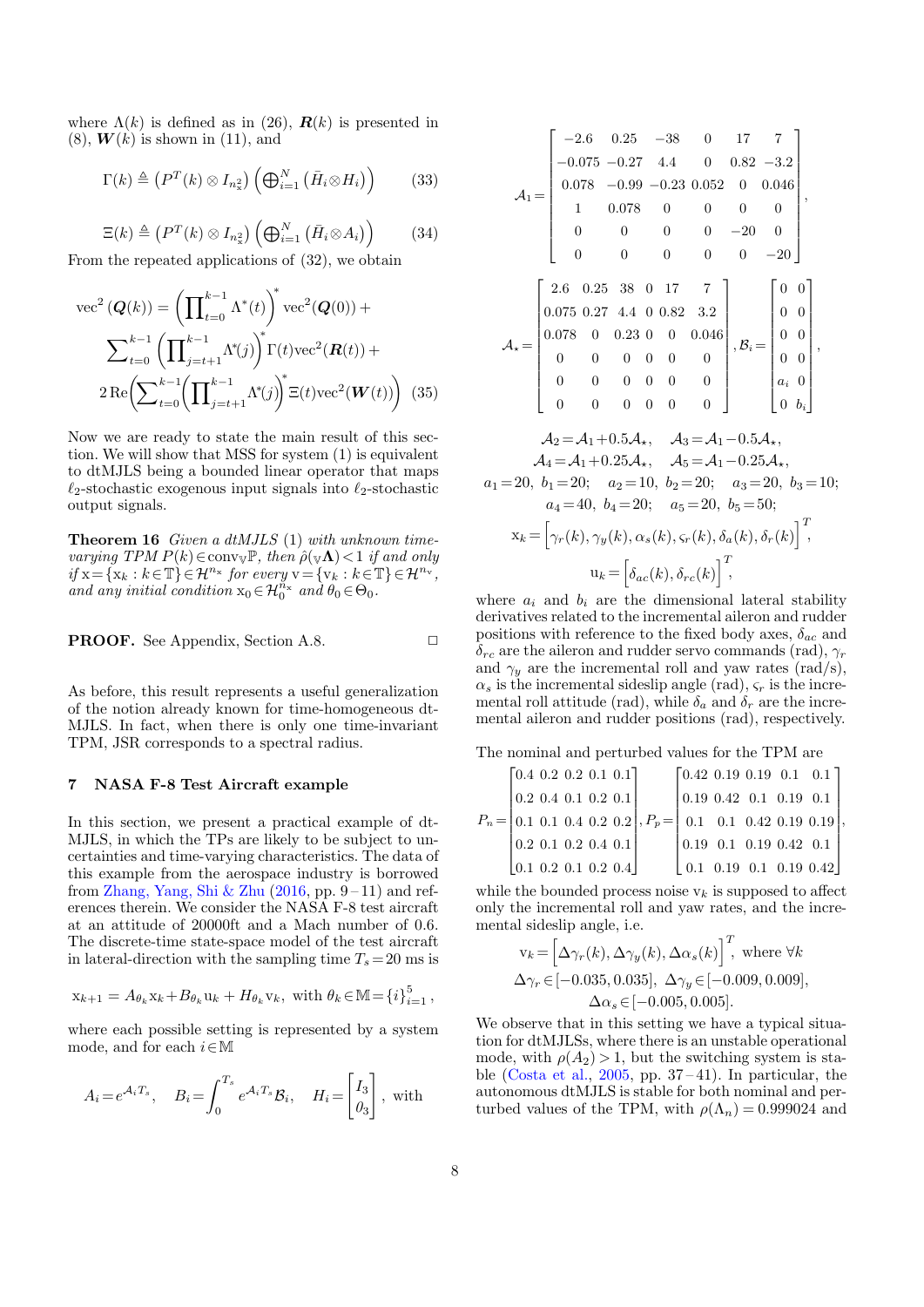$\rho(\Lambda_p)$  = 0.999023. It should be noted that the size of both Λ is 180×180. Of course, the stability is guaranteed only when the transition probabilities are assumed to be timeinvariant. From Theorem 12 and Remark 13, we would not expect to be able to decide the stability of the dt-MJLS through the computation of the JSR. However, by using the JSR toolbox [\(Vankeerberghen et al.,](#page-14-25) [2014\)](#page-14-25) we discover that the matrices  $\Lambda_n$  and  $\Lambda_p$  are triangularizable under a common permutation of the entries of the matrix (that is, their coordinate hyperplane is invariant), so that it is possible to prune the related sets of blocks. It turns out that the JSR can be computed in this case by considering two real matrices of size  $80 \times 80$ , and we apply the ellipsoid method based on semidefinite programming techniques to find that  $\hat{\rho}(\{\Lambda_c,\Lambda_p\})$  < 0.999112, so the dtMJLS is stable even when the transition probabilities account for small time-varying perturbations, but the decay rate is very close to 1.

In order to improve the performance, one can e.g. design a state-feedback controller  $u_k = K_{\theta_k} x_k$  that for the nominal transition probabilities provides a stabilizing solution for  $\mathcal{H}_{\infty}$ -control problem that takes into account the bounded process noise, as detailed in [Costa et al.](#page-14-0) [\(2005,](#page-14-0) Chapter 7, pp. 143–166). For the system output  $z_k = C_{\theta_k} x_k + D_{\theta_k} u_k$ , with  $C_i^* C_i = 0.0001 I_6$  and  $D_i^* D_i = I_2$ for all  $i\in\mathbb{M}$ , and the disturbance attenuation level of 12, the obtained state-feedback control gain matrices are indicated by  $(K_i)_{i=1}^5$ . In the stability analysis of the controlled dtMJLS, the system state matrices  $A_i$  are substituted with  $\hat{A}_i = A_i + B_i K_i$  in (27b), so that the new decay rates are bounded from below by  $\rho(\hat{\Lambda}_n) = 0.992909$ , and by  $\rho(\hat{\Lambda}_p) = 0.992887$ , respectively. Unfortunately, the matrices  $\hat{\Lambda}_n$  and  $\hat{\Lambda}_p$  are not jointly triangularizable, so the computation of the JSR involves the matrices of size  $180\times180$ , that are too big even for initialising the ellipsoid method on our test system (a MacBook Pro (retina, 13-inch, late 2013) with a 2.4 GHz dual-core Intel Core i5 processor, and 8 GB of 1600 MHz DDR3 RAM) within a week. However, if we considered NASA F-8 test aircraft to have just the first three operational modes and the system matrices described at the beginning of this section, with the values for the TPMs being for instance

$$
\tilde{P}_n = \begin{bmatrix} 0.5 & 0.25 & 0.25 \\ 0.25 & 0.50 & 0.25 \\ 0.25 & 0.25 & 0.50 \end{bmatrix}, \tilde{P}_p = \begin{bmatrix} 0.48 & 0.26 & 0.26 \\ 0.22 & 0.50 & 0.28 \\ 0.22 & 0.28 & 0.50 \end{bmatrix},
$$

the application of the related  $\mathcal{H}_{\infty}$  state-feedback control gain matrices obtained in the same setting as before would produce  $\rho(\tilde{\Lambda}_n) = 0.998702$ , and  $\rho(\tilde{\Lambda}_p) = 0.998695$ , respectively. The size of new matrices would be 108×108, and the fact that  $\hat{\rho}(\lbrace \tilde{\Lambda}_c, \tilde{\Lambda}_p \rbrace) < 0.999244$  could be established in less than 62 hours on our test system. For comparison, the computation of the bound on the JSR of the matrices of size  $80 \times 80$  with the same accuracy requires around 8 hours.

With the constant growth of computational power and an intense research on the computation of the JSR by mathematical community, in the near future we expect to be able to solve the stability analysis problem for systems with the size (of matrices associated to the second moment of the system's state) larger than  $100\times100$  in a much shorter amount of time.

### 8 Conclusions and future work

The conditions presented in this paper, based on the notion of the JSR of the set of vertices of the polytope of matrices characterizing the second moment of dtMJLS's state for all operational modes, permit to check whether the autonomous system is stable, regardless of the presence of bounded perturbations on the system's state itself. These results open up an unexplored research line on PTI dtMJLSs related to problems of robust linear quadratic regulation, optimal robust filtering, and separation of estimation and control.

# A Appendix

It is useful to recall that for any  $A \in \mathbb{F}^{n,n}$ , the  $\ell_1$  and  $\ell_2$ norms satisfy the following inequality [\(Horn & Johnson,](#page-14-16) [2012,](#page-14-16) p. 365):  $||A||_1 \le n ||A||_2$ (A.1) We remind that for positive semi-definite matrices, the trace dominates the  $\ell_2$  norm [\(De Klerk,](#page-14-26) [2002,](#page-14-26) p. 233):

$$
\forall A \in \mathbb{F}_0^{n,n} \text{ one has that } \text{tr}(A) \ge ||A||_2 \tag{A.2}
$$

In the following subsections we present all the proofs of the results presented in this article. In particular, the derivation of the expressions for  $q_i(k)$  and  $Q_i(k)$  presented in Proposition 9 is straightforward, but the formal proof requires an additional lemma on inequality between trace of any positive semi-definite matrix and any matrix norm, which we present next.

**Lemma 17** For any  $Q \in \mathbb{F}_0^{n,n}$  we have that

$$
\text{tr}(Q) \le n ||Q|| \tag{A.3}
$$

## A.1 Proof of Lemma 17

The proof is based on the relationship between the trace, eigenvalues and the spectral radius  $\rho(Q)$  of positive semidefinite matrices. Since  $Q$  is positive semi-definite, all its eigenvalues are nonnegative real numbers. Thus, from the definition of the absolute value for real numbers, the property of the trace of being the sum of all the eigenvalues of a square matrix, and definition of the spectral radius as the largest absolute value of the eigenvalues, we have that  $\text{tr}(Q) \leq n \rho(Q)$ . Then, let  $v \in \mathbb{F}^n$  be the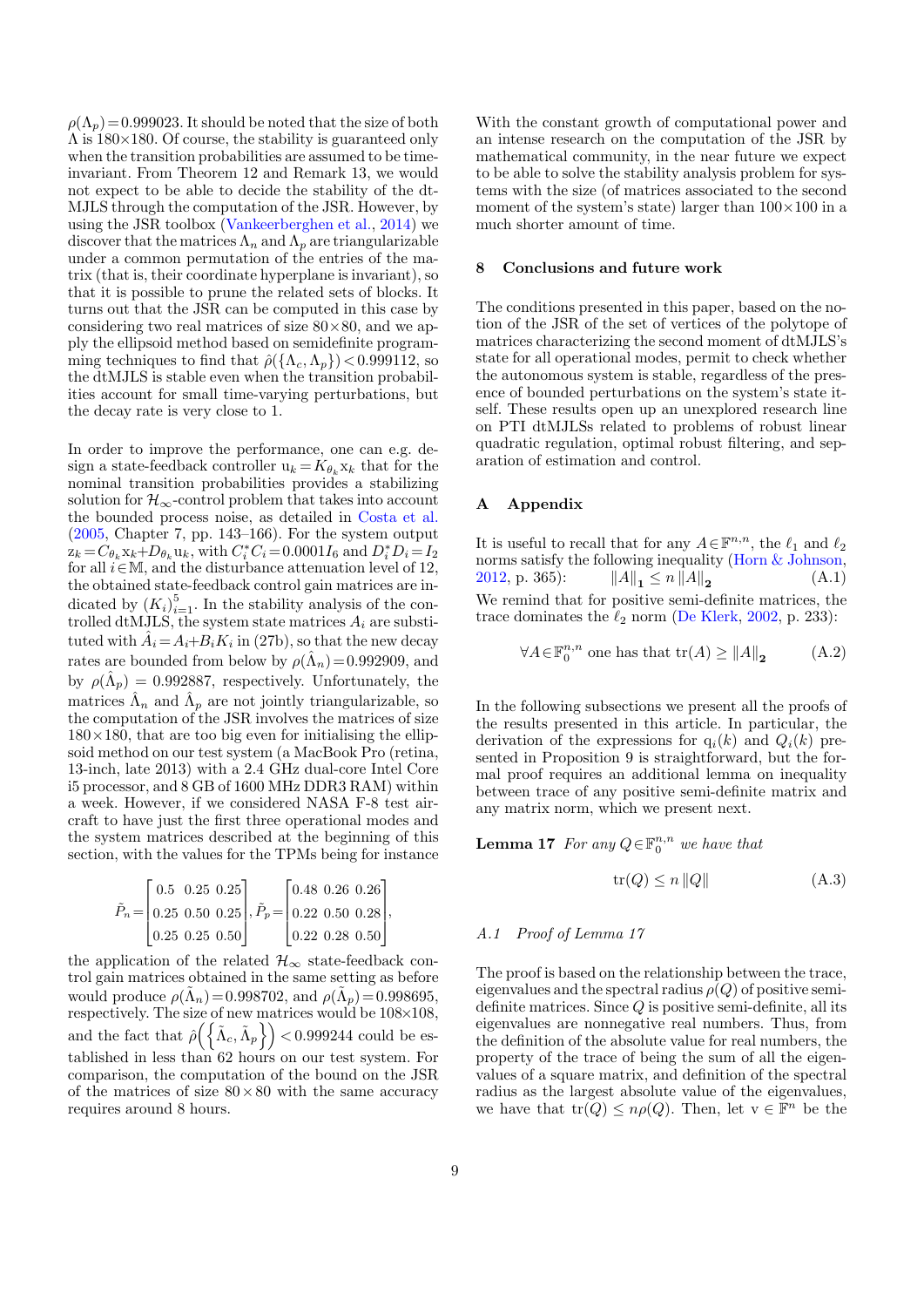eigenvector associated to the maximal eigenvalue  $\nu_{\text{max}}$ of Q, which for both real and complex-valued positive semi-definite matrices equals to  $\rho(Q)$ . By definition of the eigenvalue, we have that  $Qv = \nu_{\text{max}}v$ . By absolute homogeneity of any vector norm and triangle inequality of any matrix norm, we have for any  $\nu_{\text{max}} \in \mathbb{R}_0$  that

$$
\nu_{\max} ||v|| = |\nu_{\max}| ||v|| = ||\nu_{\max} v|| = ||Qv|| \le ||Q|| ||v||
$$

Thus,  $\rho(Q) = |\nu_{\text{max}}| \leq ||Q||$ . Together with the first equation in the proof, this implies the thesis, and the lemma is proved.  $\Box$ 

#### A.2 Proof of Proposition 9

The first statement can be proved by a sequential application of (3), (22), definition of the expected value and of the indicator function, linearity of expected value, definitions of the probability measure and the TP between the operational modes of a dtMJLS.

The second statement can be proved starting from the definition (5) of the matrix  $Q_i(k)$ , by following exactly the same considerations made for the first statement.

For what concerns (25), the equality, stated in the compact form of the matrix product in reverse order, comes from the repeated applications of the recursive equation (22) describing the evolution of the system's state  $x_k$ , while the inequality is derived by applying the definitions of the expected value and of the indicator function, of the trace and of the Euclidean norm, the linearity of the trace and of the expected value, (5), (A.3), triangle inequality, and definition of 1-norm for N-sequences of matrices.  $\Box$ 

## A.3 Proof of Proposition 10

The result follows from Assumption 1 on time-varying unmeasurable TPM  $P(k)$  of being polytopic, by direct application of the related equation (2) and (bi-)linearity of the Kronecker product, to the definition (26) of the matrix  $\Lambda(k)$ .

# A.4 Proof of Theorem 11

We first prove the necessity of the presented condition for the MSS. By hypothesis (16),  $\forall x_0 \in \mathcal{H}_0^{n_x}$  and  $\theta_0 \in \Theta_0$ ,  $\lim_{k\to\infty} \mathbb{E}(\mathbf{x}_k \mathbf{x}_k^*) = 0.$ 

First of all, we observe that the elements of the main diagonal of the positive semi-definite matrix  $x_k x_k^*$  are all real and nonnegative. Formally, after indicating by  $x_i(k)$ the *i*-th element of  $x_k \in \mathbb{F}^{n_x,1}$ , by the definition of the conjugate transposition and the matrix multiplication, we have that the elements of the main diagonal of the matrix  $x_k x_k^*$  are

$$
(x_i(k)\bar{x}_i(k))_{i=1}^{n_x} \in \mathbb{R}_0^{n_x}
$$
 (A.4)

where  $\mathbb{R}^{n_x}_0$  indicates an  $n_x$ -dimensional linear space, with entries in  $\mathbb{R}_0$ . From the definition (14) of the second moment of  $x_k$  and the definition (5) of  $Q_i(k)$ , we have

$$
\lim_{k \to \infty} \sum_{i=1}^{N} Q_i(k) = \lim_{k \to \infty} \sum_{i=1}^{N} \mathbb{E}(\mathbf{x}_k \mathbf{x}_k^* \mathbf{1}_{\{\theta_k = i\}}) = 0
$$

Since limits of sequences behave well with respect to the usual arithmetic operations, we have that

$$
\sum\nolimits_{i=1}^N \lim_{k\to\infty} \mathbb{E}\big(\mathbf{x}_k \mathbf{x}_k^* \mathbf{1}_{\{\theta_k=i\}}\big) = 0
$$

From the definition of the indicator function in a set of operational modes M, considered together with (A.4), one has that, for each  $i \in \mathbb{M}$   $\lim_{k \to \infty} \mathbb{E} (\mathbf{x}_k \mathbf{x}_k^* \mathbf{1}_{\{\theta_k = i\}}) =$  $\lim_{k\to\infty} Q_i(k)=0$ . Thus, from the definition (6) of  $\vec{Q}(k)$ follows that

$$
\lim_{k \to \infty} \mathbf{Q}(k) = 0 \tag{A.5}
$$

The linear mapping  $\text{vec}^2(\cdot)$  is uniform homeomorphic [\(Costa et al.,](#page-14-0) [2005,](#page-14-0) p. 17). As a consequence, the convergent behaviour of  $\mathbf{Q}(k)$  is preserved by vec<sup>2</sup>( $\mathbf{Q}(k)$ ), i.e.,

$$
\lim_{k \to \infty} \text{vec}^2(\boldsymbol{Q}(k)) = 0
$$

Applying (28) for the recursion of  $vec^2(Q(k))$ , we obtain

$$
\lim_{k \to \infty} \left( \prod_{t=0}^{k-1} \Lambda^*(t) \right)^* \text{vec}^2(\mathbf{Q}(0)) = 0 \tag{A.6}
$$

From Proposition 10, we have that  $\Lambda(k) \in \text{conv}_{\mathbb{V}} \Lambda$  for each  $k \in \mathbb{T}$ . Thus, from Proposition 8, we have that  $(A.6)$ holds for any  $Q(0)$  if and only if  $\hat{\rho}(\text{conv}_{V}\Lambda) < 1$ . Then, from Proposition 7 follows the thesis.

Now, let us prove that the presented condition is indeed sufficient, by showing that the MSS of system (22) is implied by  $\hat{\rho}(\mathbf{v}\mathbf{\Lambda}) < 1$ . As the definition of MSS (16) provides two requirements, one for the expected value, and other for the second moment of the system's state  $x_k$ , for k approaching infinity, the proof of sufficiency is divided in two parts.

The first part of the proof follows the inverse pattern of the proof of the necessity. We start with the expression  $(28)$  for the recursion of  $vec^2(Q(k))$ . By its definition, provided by  $(6)$  and  $(5)$ ,  $\mathbf{Q}(0)$  accounts for all possible initial operational modes  $\theta_0 \in M$ ; it depends only on the initial state  $x_0$  of the system, and the initial probability distribution  $p_0$  of all the operational modes. Thus, there always exists a  $Q(0) \in {}_{N}\mathbb{F}_{0}^{n_{x},n_{x}}$  for any initial condition, represented by the values of  $x_0 \in \mathcal{H}_0^{n_x}$  and  $\theta_0 \in \Theta_0$ .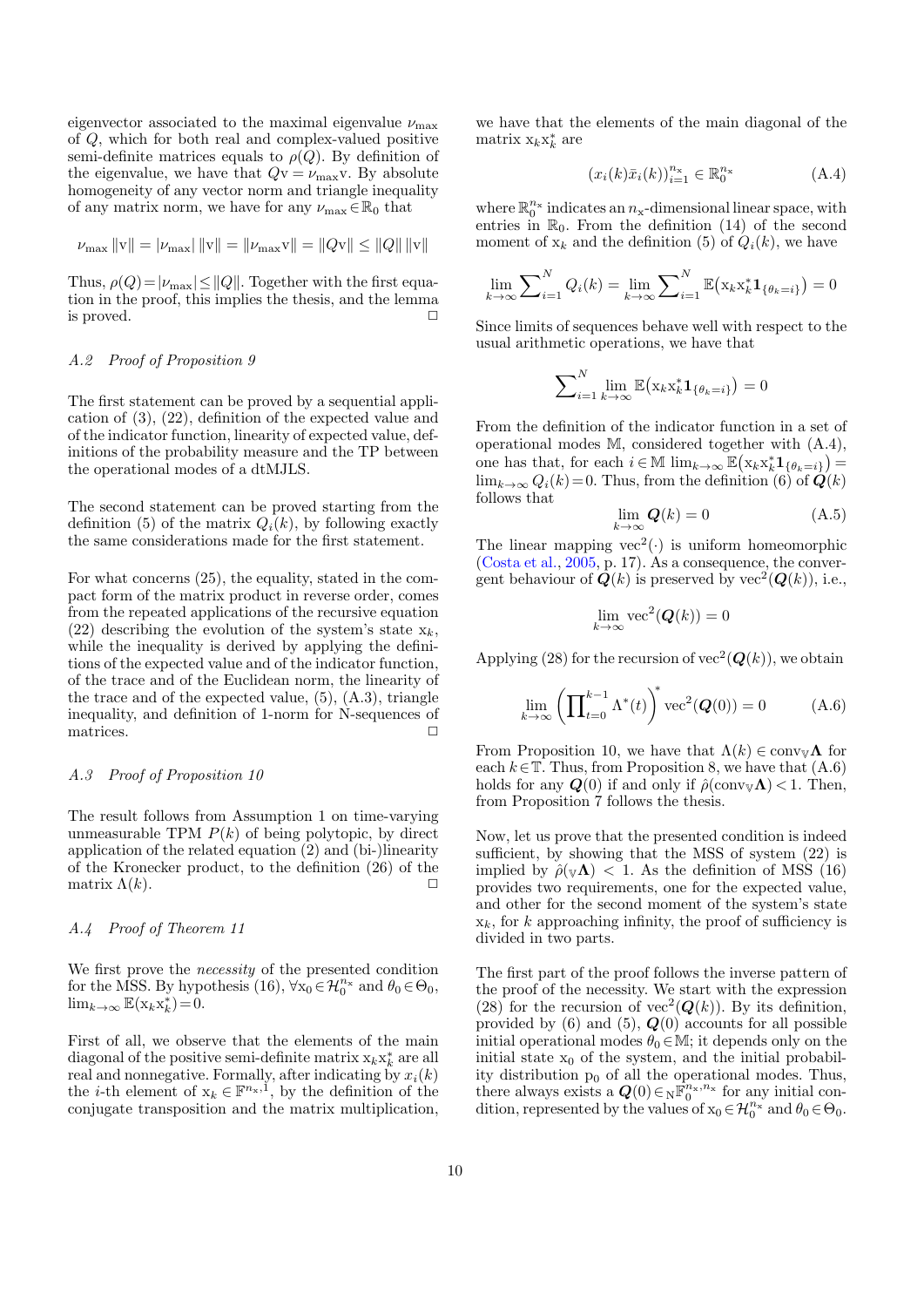Besides, the matrix  $Q(0)$  accounts also for any initial probability distribution  $p_0$ . Since, by Proposition 10,  $\Lambda(k) \in \text{conv}_{\mathbb{V}} \Lambda \ \forall k \in \mathbb{T}$ , we have that

$$
\hat{\rho}(\mathbf{v}\Lambda) < 1 \Rightarrow \lim_{k \to \infty} \mathbb{E}(\mathbf{x}_k \mathbf{x}_k^*) = 0, \quad \forall \mathbf{x}_0 \in \mathcal{H}_0^{n_{\mathbf{x}}}, \ \theta_0 \in \Theta_0
$$

by Propositions 7 and 8, uniform homeomorphism between the spaces  $_N \mathbb{F}_0^{n_x,n_x}$  and  $\mathbb{F}_0^{N_n^2}$  through the mapping vec<sup>2</sup> $(\cdot)$ , together with the application of the definitions of matrices  $\mathbf{Q}(k)$ ,  $Q_i(k)$  and of the second moment of  $x_k$ , i.e., (6), (5) and (14), respectively.

To complete the proof, in this second part of the proof of sufficiency we need to show that  $\hat{\rho}(\mathbf{v}\Lambda) < 1$  implies that  $\lim_{k\to\infty} E(x_k) = 0, \,\forall x_0 \in \mathcal{H}_0^{n_x}, \,\theta_0 \in \Theta_0.$  From the first part of the proof of sufficiency, we already have (A.5), i.e., that the matrix  $\mathbf{Q}(k)$  converges to the zero matrix as  $k \in \mathbb{T}$  approaches infinity. Then, the equation (25) from Proposition 9 tells us that the value of the expected value of  $\left\Vert \mathbf{x}_{k}\right\Vert _{2}^{2}$  is bounded by  $\left\Vert \boldsymbol{Q}(k)\right\Vert _{1}$ . Thus, we obtain that  $\lim_{k\to\infty} \mathbb{E}\left(\|\mathbf{x}_k\|_2^2\right) = 0.$  Since limits of sequences behave well with respect to the usual arithmetic operations, including multiplication, and thus, exponentiation, we have that  $\lim_{k\to\infty} \mathbb{E}(\|\mathbf{x}_k\|_2) = 0$ , which implies the thesis and concludes the proof.  $\Box$ 

# A.5 Proof of Theorem 12

Let us indicate by  $\mathbb{Q}^{n,n}$  the set of all square matrices of order  $n$  with entries in  $\mathbb Q$ . Our proof works by reduction from the matrix semigroup stability, which is well known to be NP-hard [\(Jungers,](#page-14-20) [2009,](#page-14-20) Theorem 2.4 and Theorem 2.6). In this problem, one is given a set of two matrices  $\mathbb{S}_{M} = \{M, M'\}\subset \mathbb{Q}^{n,n}$  such that  $M = [m_{ij}], M' = [m'_{ij}],$ and for any  $i, j \in \mathbb{Z}_+$ ,  $m_{ij} \in \mathbb{Q}_0$  and  $m'_{ij} \in \mathbb{Q}_0$ , i.e., the entries of the two square matrices of order  $n$  are all nonnegative rational numbers. Then, one is asked whether the product of length  $k$  of any sequence of matrices  $M, M'$ converges to the zero matrix when  $k \to \infty$ .

Let us consider a particular instance of the matrix semigroup stability problem. We will build an autonomous noiseless dtMJLS (22) with a set of (scalar) state matrices  $\{a_i \in \mathbb{R}_0 : i, n, N \in \mathbb{Z}_+, N = n+1, i \leq N\}$ , with unknown and time-varying TPMs  $P(k) \in \overline{\text{conv } y}$ , with  $\mathbb{E}_{\mathbb{V}}\mathbb{P} = \{P, P'\} \subset \mathbb{R}^{N,N}$ , where  $P = [p_{ij}]$  and  $P' = [p'_{ij}]$ are stochastic matrices (i.e., for any  $i, j \in \mathbb{Z}_+, p_{ij} \in \mathbb{R}_0$ ,  $p'_{ij} \in \mathbb{R}_0$ , and such that any row of these two matrices is a distribution) and prove that the constructed dtMJLS (22) is MSS if and only if the set  $\mathbb{S}_{M}$  is stable. By (27) it follows that  $\Lambda = P^T \left( \bigoplus_{i=1}^N a_i^2 \right)$ ,  $\Lambda' = (P')^T \left( \bigoplus_{i=1}^N a_i^2 \right)$ , and our construction is as follows. Assign arbitrarily for each  $j \in \mathbb{Z}_+$ , s.t.  $j \le n$ ,  $a_j^2 \in \mathbb{Q}_0 : a_j^2 \ge n \max_i \{m_{ij}, m'_{ij} :$  $i \in \mathbb{Z}_+, i \leq n$ . Assign for all  $i, j \in \mathbb{Z}_+$  s.t.  $i \leq n, j \leq n$  $p_{ij} \triangleq \frac{m_{ji}}{a^2}$  $\frac{n_{ji}}{a_i^2}$ ,  $p'_{ij} \triangleq \frac{m'_{ji}}{a_i^2}$ . Obviously,  $p_{ij}, p'_{ij} \in \mathbb{Q}_0$ ,  $p_{ij} \le \frac{1}{n}$ ,

and  $p'_{ij} \leq \frac{1}{n}$ . Then, assign for every  $i \in \mathbb{Z}_+$  s.t.  $i \leq N$  $p_{iN} \triangleq 1 - \sum_{j=1}^{n} p_{ij}, p'_{iN} \triangleq 1 - \sum_{j=1}^{n} p'_{ij}$ . Clearly, by construction  $p_{iN}, p'_{iN} \in \mathbb{Q}_0$ ,  $p_{iN} \leq 1, p'_{iN} \leq 1$ . As a next step, assign  $a_N \triangleq 0$ . Finally, for each  $j \in \mathbb{Z}_+$ ,  $j \leq N$  assign  $p_{Nj} = p'_{Nj} \triangleq \frac{1}{N}$ . As a consequence of the above assignments, it follows that  $P, P'$  are stochastic matrices and that

$$
\Lambda = \begin{bmatrix} M & 0 \\ R & 0 \end{bmatrix}, \qquad \Lambda' = \begin{bmatrix} M' & 0 \\ R' & 0 \end{bmatrix},
$$

with  $R, R' \in \mathbb{Q}^{1,n}$ , having nonegative elements. By Theorem 11, (22) is MSS if and only if the JSR of the set  $\{\Lambda, \Lambda'\}$  is smaller than 1. From this, it is straightforward to see that  $(22)$  is MSS if and only if  $\mathcal{S}_{M}$  is stable. This concludes the proof.  $\Box$ 

Remark 18 It is not known (to the best of our knowledge) whether the matrix semigroup stability problem is Turing decidable (say, for matrices with rational nonnegative entries). Thus, the above proof does not allow us to conclude that MSS is undecidable for dtMJLSs with polytopic unknown and time-varying TPMs. This is why we only claim that the stability problem is NP-hard.

## A.6 Proof of Theorem 14

In this article we are working on a finite-dimensional linear spaces, for which all norms are equivalent. Thus, in the following proof we will make use of Euclidean and grid norms for vectors,  $\ell_1$  and  $\ell_2$  norms for matrices, and 1-norm for sequences of matrices. We invite an interested reader to see [Horn & Johnson](#page-14-16) [\(2012,](#page-14-16) Section 5.6, pp. 340–370) for a detailed presentation of the topic of matrix norms, especially as a reference for the exact constants used in the inequalities involving the equivalent norms.

It is trivially verified that the second assertion in the statement of the theorem implies the third one, i.e.,  $EMSS \Rightarrow SS$ . The result follows directly from the definitions of EMSS (17) and SS (18).

Thus, let us show that the third statement implies the first, that is,  $SS \Rightarrow MSS$ . We have already seen in the proof of (25) in Proposition 9 that from the definition of the Euclidean norm for vectors and the definition of trace as a linear mapping (together with the definition of the matrix product and linearity of the expected value), one obtains that

$$
\mathbb{E}(|x_k|_2^2) = \text{tr}(\mathbb{E}(x_k x_k^*)) = \mathbb{E}(x_k^* x_k) \ge 0 \tag{A.7}
$$

Then, the absolute convergence of a series in a normed linear space implies the convergence of a series in the same space. So, from the definition of the stochastic sta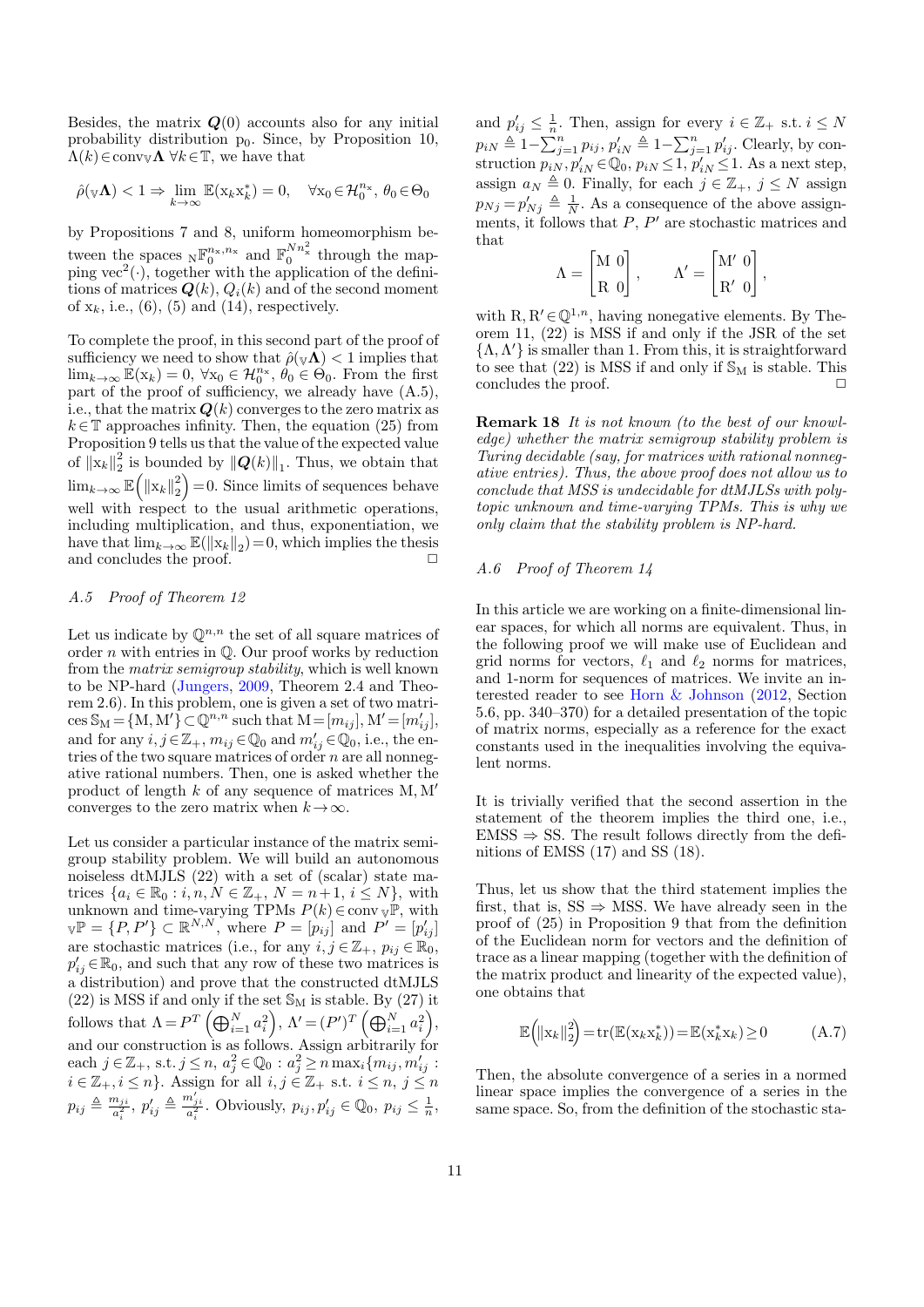bility (18) and (A.7), one has that, for all initial conditions  $x_0 \in \mathcal{H}_0^{n_x}$  and  $\theta_0 \in \Theta_0$ 

$$
\lim_{k \to \infty} \operatorname{tr}(\mathbb{E}(\mathbf{x}_k \mathbf{x}_k^*)) = \lim_{k \to \infty} \mathbb{E}(\mathbf{x}_k^* \mathbf{x}_k) = 0
$$

As a consequence (since  $x_k x_k^*$  defines a positive semi-definite matrix, for which, by [Horn & Johnson](#page-14-16) [\(2012,](#page-14-16) Corollary 7.1.5, p. 430),  $tr(x_k x_k^*) = 0$  if and only if  $x_k x_k^* =$ 0), this implies  $\lim_{k\to\infty} \mathbb{E}(\mathbf{x}_k \mathbf{x}_k^*) = 0.$ 

We have already seen in the proof of the sufficiency of Theorem 11 that this last statement implies MSS of the system (22). Hence, this part of the proof is concluded. Moreover, as a result, we have also that  $EMSS \Rightarrow MSS$ .

Now, let us show that the opposite is true as well, that is, MSS  $\Rightarrow$  EMSS. From Theorem 11 we know that if the system (22) is MSS, then  $\hat{\rho}(\mathbf{v}\mathbf{\Lambda})$  < 1. Since from the definition of the JSR

$$
\lim_{k \to \infty} \left\| \left( \prod_{t=0}^{k-1} \Lambda^*(t) \right)^* \right\|^{1 \over k} \le \hat{\rho}(\mathbb{V}\Lambda)
$$

by the radical test (a.k.a. Cauchy root test) for infinite series we state that, for some integer  $k' \geq 0$ 

$$
\left\| \left( \prod_{t=0}^{k-1} \Lambda^*(t) \right)^* \right\| < \zeta^k, \ \forall k \ge k', \ \forall \zeta \in \mathbb{R}_+ : \zeta \in (\hat{\rho}(\mathbf{v}\Lambda), 1),
$$
\n
$$
\beta' = \zeta^{-k'} \sup_{\mathbf{P} \in \mathcal{P}_j(\mathbf{v}\Lambda), \ 0 \le j \le k'} \|\mathbf{P}\|, \quad \beta' \ge 1,
$$

where  $\mathcal{P}_i(\mathbf{v}\Lambda)$  indicates the set of all possible products of length j whose factors are elements of  $\mathbb{V}\Lambda$ , as formally defined by (20). So, we obtain that

$$
\left\| \left( \prod_{t=0}^{k-1} \Lambda^*(t) \right)^* \right\| \le \beta' \zeta^k, \quad \forall k \in \mathbb{T} \tag{A.8}
$$

Now, in the proof of (25) in Proposition 9 we have seen that

$$
\mathbb{E}\left(\left\|\mathbf{x}_{k}\right\|_{2}^{2}\right) \leq n_{\mathbf{x}} \sum_{i=1}^{N} \|Q_{i}(k)\| \tag{A.9}
$$

To proceed with our proof, we use the  $\ell_1$ -norm as the particular norm for  $Q_i(k)$ , which we are going to examine next. We indicate by  $\Lambda_{[(i-1)n_x^2+1,in_x^2]}$  a matrix obtained by taking  $n_x$  consecutive rows (starting from the  $((i-1)n_x^2+1)$ -th row, with  $i \in \mathbb{Z}_+, i \leq N$ ) of  $\Lambda$ . From the recursion (28) for  $\mathbf{Q}(k)$ , by using the linear mapping  $vec^2(\cdot)$ , the definitions of the  $\ell_1$ -norm, the matrix product, the sub-multiplicative property of matrix norms and triangle inequality, we have that

$$
||Q_i(k)||_1 = ||\text{vec}(Q_i(k))||_1
$$
  
\n
$$
= \left\| \left( \prod_{t=0}^{k-1} \Lambda^*(t) \right)_{[(i-1)n_x^2 + 1, in_x^2] \bullet}^* \text{vec}^2(\mathbf{Q}(0)) \right\|_1
$$
  
\n
$$
\leq \left\| \left( \prod_{t=0}^{k-1} \Lambda^*(t) \right) \right\|_1 ||\text{vec}^2(\mathbf{Q}(0))||_1 \qquad (A.10)
$$

since the matrix norm of a submatrix is always less than or equal to a norm of the whole matrix.

Since (A.10) is valid for each  $i \in \mathbb{M}$ , we rewrite (A.9) as

$$
\mathbb{E}(|x_k||_2^2) \le n_x N \left\| \left( \prod_{t=0}^{k-1} \Lambda^*(t) \right)^* \right\|_1 \left\| \text{vec}^2(Q(0)) \right\|_1 \tag{A.11}
$$

From the definition of the  $\ell_1$ -norm, it is trivial to see that

$$
\left\| \text{vec}^2(Q(0)) \right\|_1 = \sum_{i=1}^N \left\| \text{vec}(Q_i(0)) \right\|_1 = \sum_{i=1}^N \left\| Q_i(0) \right\|_1
$$
\n(A.12)

At this point, we recall that the  $\ell_1$ -norm is related to the  $\ell_2$ -norm by the inequality (A.1), i.e.,

$$
||Q_i(0)||_1 \le n_x ||Q_i(0)||_2 \tag{A.13}
$$

Since by its definition (5),  $Q_i(0) \in \mathbb{F}^{n_x,n_x}$  for each  $i \in \mathbb{M}$ , we apply the property (A.2) of the trace of a positive semi-definite matrix, obtaining that

$$
||Q_i(0)||_{2} \le \text{tr}(Q_i(0))
$$
 (A.14)

After combining (A.11) with (A.12), (A.13), and (A.14), we obtain

$$
\mathbb{E}\left(\left\|\mathbf{x}_{k}\right\|_{2}^{2}\right) \leq n_{\mathbf{x}}^{2} N \left\|\left(\prod_{t=0}^{k-1} \Lambda^{*}(t)\right)^{*}\right\|_{1} \sum_{i=1}^{N} \text{tr}(Q_{i}(0))\tag{A.15}
$$

Within the proof of (25) in Proposition 9, we have seen that (with  $k = 0$ )

$$
\sum_{i=1}^{N} \text{tr}(Q_i(0)) = \mathbb{E}(|x_0|_2^2) = ||x_0||_2^2 \qquad (A.16)
$$

Then, by putting together  $(A.15)$ ,  $(A.16)$ , and  $(A.8)$ , we obtain

$$
\mathbb{E}\left(\left\|\mathbf{x}_{k}\right\|_{2}^{2}\right) \leq n_{\mathbf{x}}^{2} N \beta' \zeta^{k} \left\|\mathbf{x}_{0}\right\|_{2}^{2} = \beta \zeta^{k} \left\|\mathbf{x}_{0}\right\|_{2}^{2}
$$

This proves the assertion that  $MSS \Rightarrow EMSS$  also for the dtMJLSs (22) with time-varying uncertain TPs. All the remaining implications follow from the already proved ones. Thus, the proof is concluded.  $\Box$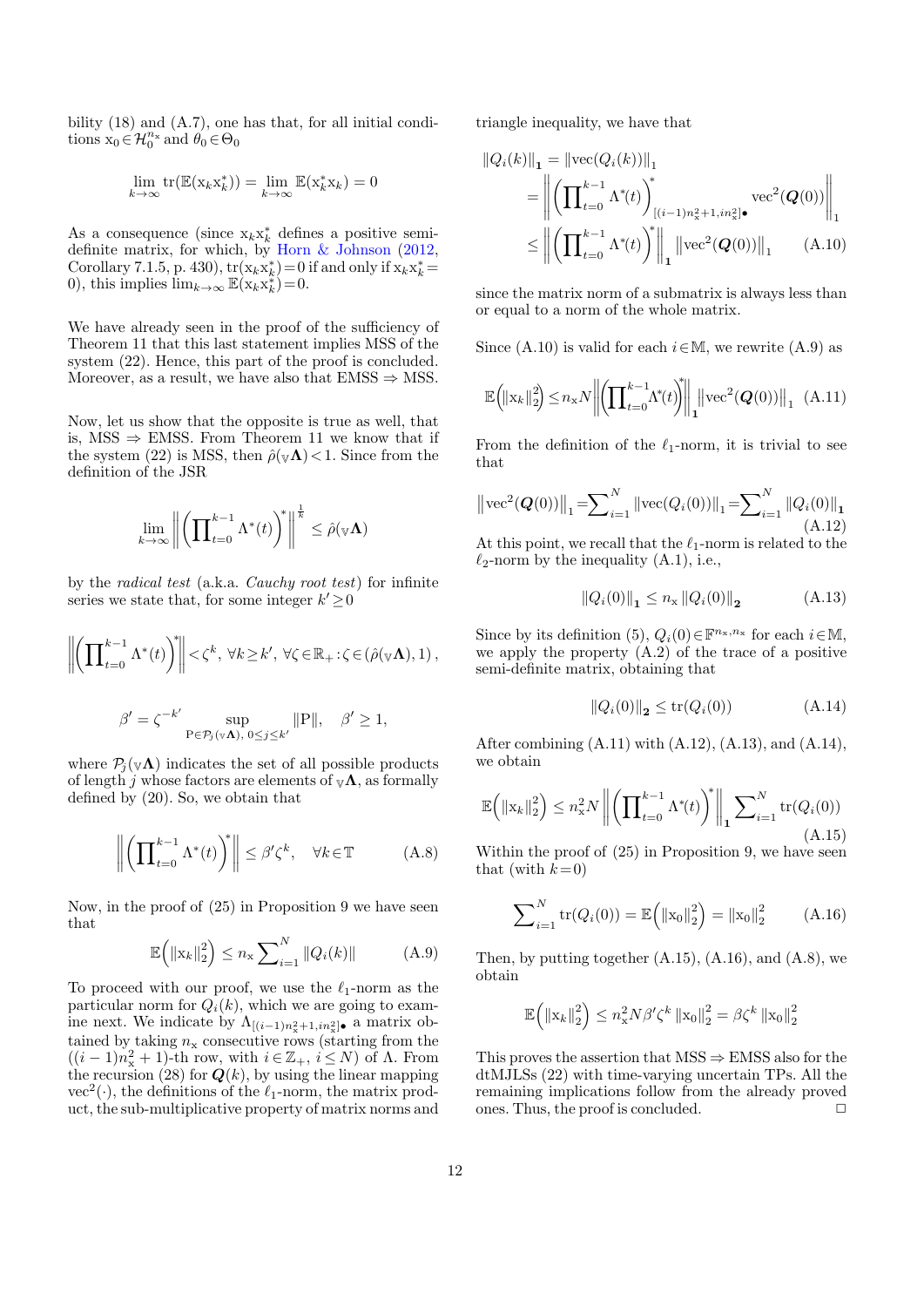## A.7 Proof of Proposition 15

The proof is very similar to the proof of Proposition 9, so we only outline the procedure.

The first statement is obtained from the definition (3) of the vector  $q_i(k)$  of expected values of the system state variables in correspondence of the i-th operational mode, the recursive equation (1) describing the evolution of the system's state  $x_k$ , the definition (4) of the vector  $r_i(k)$ of expected values of the process noise related to the *i*-th operational mode, with  $i \in \mathbb{M}$ , by linearity of the expected value.

The second statement can be proven in the same manner, i.e., by linearity of the expected value, from the definition (5) of the matrix  $Q_i(k)$ , the state-space representation (1) of the dtMJLS, the definition (7) of the matrix  $R_i(k)$ , and the definition (10) of the matrix  $W_i(k)$ , after remembering the properties of complex conjugation, and the fact that the sum of a complex number with its complex conjugate gives us two times the real part of the complex number.

# A.8 Proof of Theorem 16

To prove the **necessity** (i.e.,  $\hat{\rho}(\mathbf{v}\Lambda) < 1 \Rightarrow \mathbf{x} \in \mathcal{H}^{n_{\mathbf{x}}}$  $\forall v \in \mathcal{H}^{n_v}, x_0 \in \mathcal{H}_0^{n_x}, \theta_0 \in \Theta_0$ , all we have to show is that  $\|x\|_2 < \infty$  since on the considered stochastic basis  $(\Omega, \mathcal{G}, (\mathcal{G}_k), \Pr)$  we clearly have that  $(x_t)_{t=0}^k \in \mathcal{H}_k^{n_x}$  for each  $k \in \mathbb{T}$ . We start by looking at the equation (29) describing  $x_k$  as a function of  $x_0$ , noticing that the first addend  $\check{x}_k$  on the right-hand side of the equality is clearly related to the noiseless version of system (1). The other addend describes the contribution of the noise. So, the proof of necessity is divided into three parts: the first one is related to the noiseless part of the evolution of the system's state  $\check{\mathbf{x}}_k$ , the second part is connected to the partial dynamics due to the noise, i.e.,  $\check{\mathbf{v}}_t$ , while the last part corresponds to the combination of the previous two.

By hypothesis  $\hat{\rho}(\mathbf{v}\mathbf{\Lambda}) < 1$ , and for the first part we apply the same steps of the proof of the fact that, for dtMJLS without process noise, EMSS implies MSS. This procedure is illustrated in the proof of Theorem 14, where it is shown that for some  $k' \in \mathbb{T}$ , there always exists a  $k \in \mathbb{T}$ ,  $k \geq k'$ , such that for any  $N, n_x \in \mathbb{Z}_+,$ 

$$
\|\check{\mathbf{x}}_k\|_2^2 = \mathbb{E}\Big(\|\check{\mathbf{x}}_k\|_2^2\Big) \le \beta \zeta^k \|\mathbf{x}_0\|_2^2 = N n_x^2 \beta' \zeta^k \|\mathbf{x}_0\|_2^2 \quad (A.17)
$$

with  $\zeta \in \mathbb{R}_+$  such that  $\zeta \in (\hat{\rho}(\mathbf{v}\mathbf{\Lambda}), 1)$  (A.18)

and  $\beta' \in \mathbb{R}_+$ ,  $\beta' \geq 1$ , being defined as

$$
\beta' = \zeta^{-k'} \sup_{P \in \mathcal{P}_j(\mathbf{v}\Lambda), 0 \le j \le k'} \|P\|
$$
 (A.19)

where  $\mathcal{P}_i(\mathbf{v}\Lambda)$  indicates the set of all possible products of length j whose factors are elements of  $\mathbb{V}\Lambda$ , as formally defined by (20).

Regarding the second part, which is related to the evolution in time of the partial contribution of the noise, the procedural steps are similar.

For each  $t \in \mathbb{T}_{k-1}$  we consider  $\check{\mathbf{v}}_t = \left(\prod_{j=t+1}^{k-1} A_{\theta_j}^*\right)^* H_{\theta_t} \mathbf{v}_t$ . It is clear from the previous expression that  $\check{v}_t$  behaves as an autonomous noiseless dtMJLS with the initial condition given by  $H_{\theta_t}v_t$ . The second moment for this initial condition, i.e.,  $\mathbb{E}\left(H_{\theta_t}v_t(H_{\theta_t}v_t)^*\right)$ , equals

$$
\sum_{i=1}^{N} \mathbb{E}\left(H_{\theta_t} \left(\mathbf{v}_t \mathbf{v}_t \mathbf{1}_{\{\theta_t = i\}}\right) H_{\theta_t}^*\right) = \sum_{i=1}^{N} H_i R_i(t) H_i^* p_i(t)
$$

So, it is trivial to verify that the second moment of  $\check{v}_t$  is already computed in matrix form in the equation (35) describing the evolution of the second moment of the autonomous system (1) with a process noise. After defining  $\check{R}_i(t) \triangleq \mathbb{E}(\check{\mathbf{v}}_t \check{\mathbf{v}}_t^* \mathbf{1}_{\{\theta_t=i\}}) \in \mathbb{F}_0^{n_x, n_x}$  and  $\check{\mathbf{R}}(t) \triangleq (\check{R}_i(t))_{i=1}^N \in$  $N\mathbb{F}_0^{n_x,n_x}$ , and recalling that  $\Gamma(t)$  is given by (33), we obtain that

$$
\text{vec}^2(\check{\boldsymbol{R}}(t)) = \left(\prod_{j=t+1}^{k-1} \Lambda^*(j)\right)^* \Gamma(t) \text{vec}^2(\boldsymbol{R}(t))
$$

$$
= \left(\prod_{j=t+1}^{k-1} \Lambda^*(j)\right)^* \text{vec}^2(\boldsymbol{H}\boldsymbol{R}(t)\boldsymbol{H}^*)
$$

where  $\mathbf{R}(t)$  and  $R_i(t)$  are expressed via (8) and (7), respectively, and  $\mathbf{HR}(t)H^*$  is represented by (9). From here on, we follow the line of the proof of Theorem 14. Thus, we only outline the main points, without explaining every passage. First of all, we make the same considerations used in the proof of the third statement (25) in Proposition 9, especially the inequality (A.3) between the trace of a matrix and any norm of the same matrix, proved in Lemma 17, obtaining that  $\forall t \in \mathbb{T}_{k-1}$ 

$$
\|\check{\mathbf{v}}_t\|_2^2 = \mathbb{E}\Big(\|\check{\mathbf{v}}_t\|_2^2\Big) = \sum_{i=1}^N \text{tr}\big(\check{R}_i(k)\big) \le n_\mathbf{x} \sum_{i=1}^N \left\|\check{R}_i(k)\right\|
$$

which holds for any equivalent matrix norm, including  $\ell_1$ -norm. We apply  $\ell_1$ -norm to  $\check{R}_i(k)$ , obtaining that

$$
\|\check{R}_{i}(k)\|_{1} = \left\| \left( \prod_{j=t+1}^{k-1} \Lambda^{*}(j) \right)_{[(i-1)n_{\mathbf{x}}^{2}+1, in_{\mathbf{x}}^{2}] \bullet}^{\mathbf{v} \bullet \mathbf{c}^{2}} \left( \mathbf{H} \mathbf{R}(t) \mathbf{H}^{*} \right) \right\|_{1}
$$

$$
\leq \left\| \left( \prod_{j=t+1}^{k-1} \Lambda^{*}(j) \right) \right\|_{1} \left\| \text{vec}^{2} (\mathbf{H} \mathbf{R}(t) \mathbf{H}^{*}) \right\|_{1}
$$

Since the previous inequality is valid  $\forall i \in \mathbb{M}$ , we write

$$
\|\check{\mathbf{v}}_t\|_2^2 \le n_x N \left\| \left( \prod_{j=t+1}^{k-1} \Lambda_j^*(j) \right) \right\|_1 \left\| \text{vec}^2(\mathbf{H} \mathbf{R}(t) \mathbf{H}^*) \right\|_1 \tag{A.20}
$$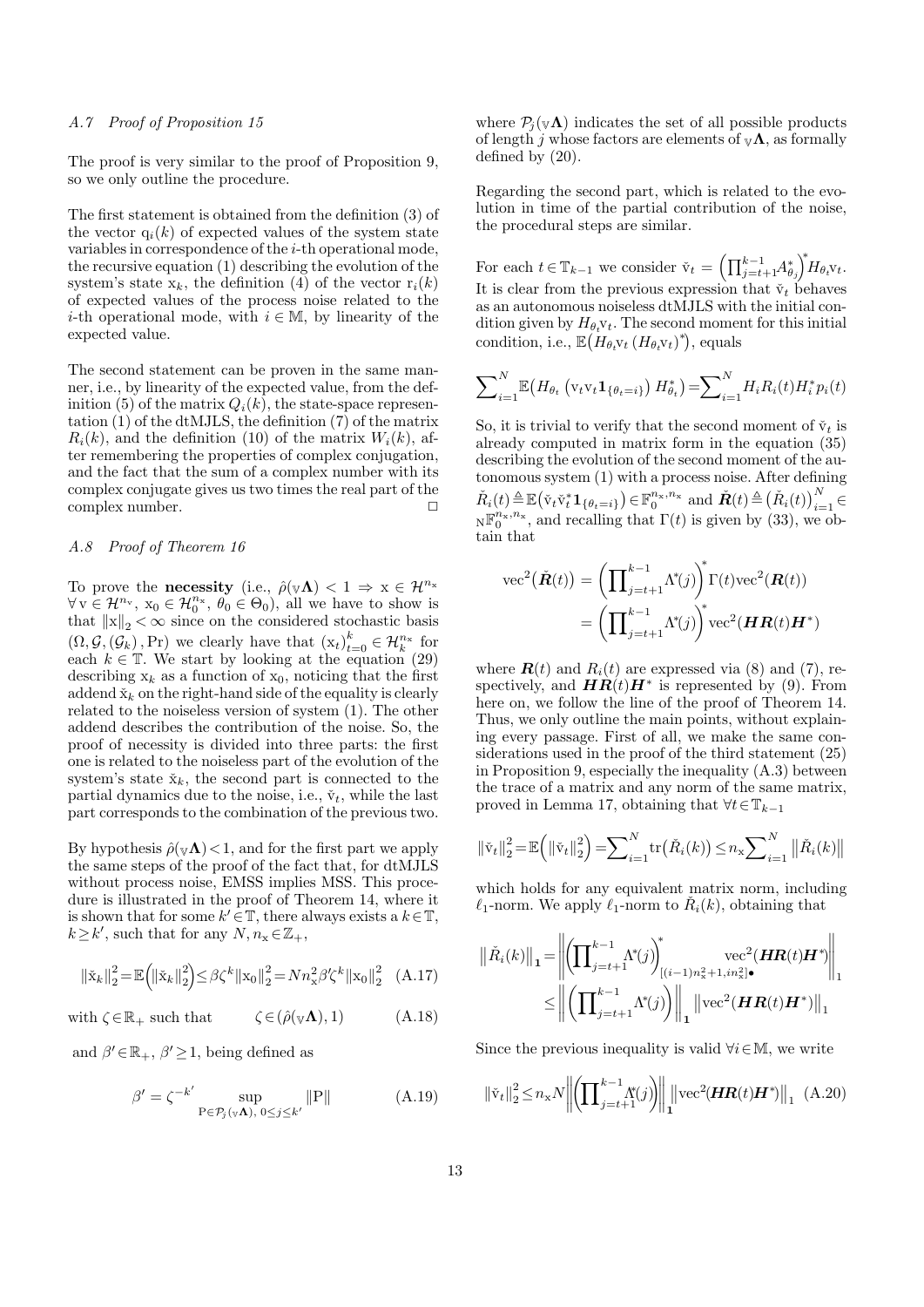From the definition of the  $\ell_1$ -norm, it follows that

$$
\left\| \text{vec}^2(\mathbf{H}\mathbf{R}(t)\mathbf{H}^*) \right\|_1 = \sum_{i=1}^N \left\| H_i R_i(t) H_i^* \right\|_1
$$

Recollecting that the  $\ell_1$ -norm is related to the  $\ell_2$ -norm by the inequality (A.1), we have that

$$
||H_i R_i(t) H_i^*||_1 \le n \times ||H_i R_i(t) H_i||_2
$$

As before, by construction  $H_i R_i(t) H_i^* \in \mathbb{F}_0^{n_x, n_x}$  for each  $i \in \mathbb{M}$ . Thus, we apply the property  $(A.2)$  of the trace of a positive semi-definite matrix, together with the definition (7) of  $R_i(t)$ , obtaining that

$$
\|H_i R_i(t) H_i^*\|_2 \le \text{tr}\left(H_i \mathbb{E}\left(\mathbf{v}_t \mathbf{v}_t^* \mathbf{1}_{\{\theta_t=i\}}\right) H_i^*\right)
$$

Consequently, from the previous three equations, by linearity of the trace and definition of the max-norm on the linear space made up of all N-sequences of either real or complex matrices, we obtain that

$$
\left\| \mathrm{vec}^2(\bm{H} \bm{R}(t) \bm{H}^*) \right\|_1 \leq n_{\mathrm{x}} \left\| \bm{H} \right\|_{\max}^2 \left\| \mathrm{v}_t \right\|_2^2
$$

Then, by the radical test for infinite series, valid for all equivalent matrix norms, we also have that

$$
\left\| \left( \prod_{j=t+1}^{k-1} \Lambda^*(j) \right) \right\|_1 \leq \beta' \zeta^{k-t-1}
$$

where  $\zeta$  and  $\beta'$  are those defined by (A.18) and (A.19), respectively. Putting together both parts of (A.20), we obtain that

$$
\left\|\check{\mathbf{v}}_{t}\right\|_{2}^{2} \leq N n_{\mathbf{x}}^{2} \beta' \zeta^{k-i-1} \left\|\mathbf{H}\right\|_{\max}^{2} \left\|\mathbf{v}_{t}\right\|_{2}^{2} \tag{A.21}
$$

which holds for each  $t \in \mathbb{T}_{k-1}$ . So, we have (29) together with bounds on  $\|\check{\mathbf{x}}_k\|_2^2$  expressed by  $(A.17)$  and on  $\|\check{\mathbf{v}}_t\|_2^2$ , given by (A.21). By triangle inequality, we have that

$$
\|\mathbf{x}_k\|_2 \le \|\check{\mathbf{x}}_k\|_2 + \sum_{t=0}^{k-1} \|\check{\mathbf{v}}_t\|_2.
$$

We still need to show that  $||x_k||_2 < \infty$ . From now on, in this last part of the proof of the necessity, we follow the steps of the proof provided in [Costa et al.](#page-14-0) [\(2005,](#page-14-0) Theorem 3.34, pp. 55-57) for time-homogeneous dtMJLSs with bounded process noise. Applying the bounds obtained for  $\|\check{\mathbf{x}}_k\|_2^2$  in (A.17) and for  $\|\check{\mathbf{v}}_t\|_2^2$  in (A.21), and also considering the expressions (A.18), (A.19) of respectively  $\zeta$  and  $\beta'$ , we can state that there exist  $\zeta \in$  $(\hat{\rho}(\mathbf{v}\mathbf{\Lambda}), 1)$  and  $\beta' \geq 1$  s.t.  $\|\mathbf{x}_k\|_2 \leq \sum_{t=0}^k \zeta_{k-t} \beta_t$ , with  $\zeta_{k-t} \triangleq \sqrt{\zeta^{k-t}}, \ \beta_t \triangleq n_x \sqrt{N\beta'} ||\mathbf{H}||_{\text{max}} ||v_{t-1}||_2 \text{ for } t \geq 1,$ and  $\beta_0 \triangleq n_x \sqrt{N\beta'} \|x_0\|_2$ . We set  $a \triangleq (\zeta_i)_{i=0}^k$  and  $b \triangleq$  $(\beta_i)_{i=0}^k$ . Since  $a \in \ell_1$  (i.e.  $\sum_{i=0}^{\infty} |\zeta_i| < \infty$ ) and  $b \in \ell_2$ (that is,  $\sum_{i=0}^{\infty} |\beta_i|^2 < \infty$ ), it follows that the convolution  $c \triangleq a * b = (c_i)_{i=0}^k$ ,  $c_i \triangleq \sum_{t=0}^i \zeta_{i-t} \beta_t$ , lies itself in  $\ell_2$ 

with  $||c||_2 \le ||a||_1 ||b||_2$  (see e.g. [Costa et al.](#page-14-0) [\(2005,](#page-14-0) p. 56)). Hence,

$$
||\mathbf{x}||_2 = \sqrt{\sum_{k=0}^{\infty} \mathbb{E}(|\mathbf{x}_k||_2^2)} \le \sqrt{\sum_{i=0}^{\infty} c_i^2} = ||c||_2 < \infty
$$

This concludes the proof of necessity.

To prove the **sufficiency** (that is,  $x \in \mathcal{H}^{n_x} \ \forall \, v \in \mathcal{H}^{n_v}$ ,  $x_0 \in \mathcal{H}_0^{n_x}, \theta_0 \in \Theta_0 \Rightarrow \hat{\rho}(\mathbf{X}) > 1$  we observe that, by hy-0 pothesis,  $||x||_2^2 = \sum_{k=0}^{\infty} \mathbb{E} \left( ||x_k||_2^2 \right) < \infty$  for all  $v \in \mathcal{H}^{n_v}$ ,  $x_0 \in \mathcal{H}_0^{n_x}$ , and  $\theta_0 \in \Theta_0$ . Since the absolute convergence of a series in a normed linear space implies the convergence of a series in that space, by [Megginson](#page-14-27) [\(1998,](#page-14-27) Proposition 1.3.7) we have that  $\lim_{k\to\infty} \mathbb{E}(\mathbf{x}_k \mathbf{x}_k^*) = 0$  for all  $\mathbf{x}_0 \in \mathcal{H}_0^{n_{\mathbf{x}}}$ ,  $\theta_0 \in \Theta_0$ , and for any  $v \in \mathcal{H}^{n_v}$ . Since this last statement holds for every  $v \in \mathcal{H}^{n_v}$ , we can make  $v_k = 0$  for all  $k \in \mathbb{T}$ in the state-space representation of the autonomous dt-MJLS (1), obtaining the noiseless model (22). Thus, we have exactly the same conditions found at the beginning of the proof of necessity of Theorem 11. Application of the procedure illustrated there brings us to the thesis and concludes our proof of sufficiency.  $\Box$ 

## References

- <span id="page-13-4"></span>Aberkane, S. (2011). Stochastic stabilization of a class of nonhomogeneous Markovian jump linear systems, Systems  $\mathcal B$  Control Letters **60**(3): 156–160.
- <span id="page-13-8"></span>Ahmadi, A. A. & Jungers, R. M. (2016). Lower bounds on complexity of Lyapunov functions for switched linear systems, Nonlinear Analysis: Hybrid Systems 21: 118–129.
- <span id="page-13-6"></span>Barabanov, N. E. (1988). On the Lyapunov exponents of discrete inclusions, Automation & Remote Control 49(2, 3, 5): 40–46, 24–29, 17–24. In Russian.
- <span id="page-13-7"></span>Berger, M. A. & Wang, Y. (1992). Bounded semigroups of matrices, Linear Algebra  $\mathcal B$  its Applications **166**: 21– 27.
- <span id="page-13-2"></span>Bolzern, P., Colaneri, P. & De Nicolao, G. (2010). Markov jump linear systems with switching transition rates: mean square stability with dwell-time, Automatica 46(6): 1081–1088.
- <span id="page-13-3"></span>Boyd, S., El Ghaoui, L., Feron, E. & Balakrishnan, V. (1994). Linear matrix inequalities in system and control theory, Vol. 15 of Studies in Applied and Numerical Mathematics, SIAM.
- <span id="page-13-5"></span>Chitraganti, S., Aberkane, S. & Aubrun, C. (2013). Mean square stability of non-homogeneous Markov jump linear systems using interval analysis, European Control Conference (ECC), IEEE, pp. 3724–3729.
- <span id="page-13-1"></span>Colaneri, P. (2009). Dwell time analysis of deterministic and stochastic switched systems, European Journal of Control 15(3): 228–248.
- <span id="page-13-0"></span>Costa, O. L., Assumpção, E. O., Boukas, E. K. & Marques, R. P. (1999). Constrained quadratic state feedback control of discrete-time Markovian jump linear systems, Automatica 35(4): 617–626.